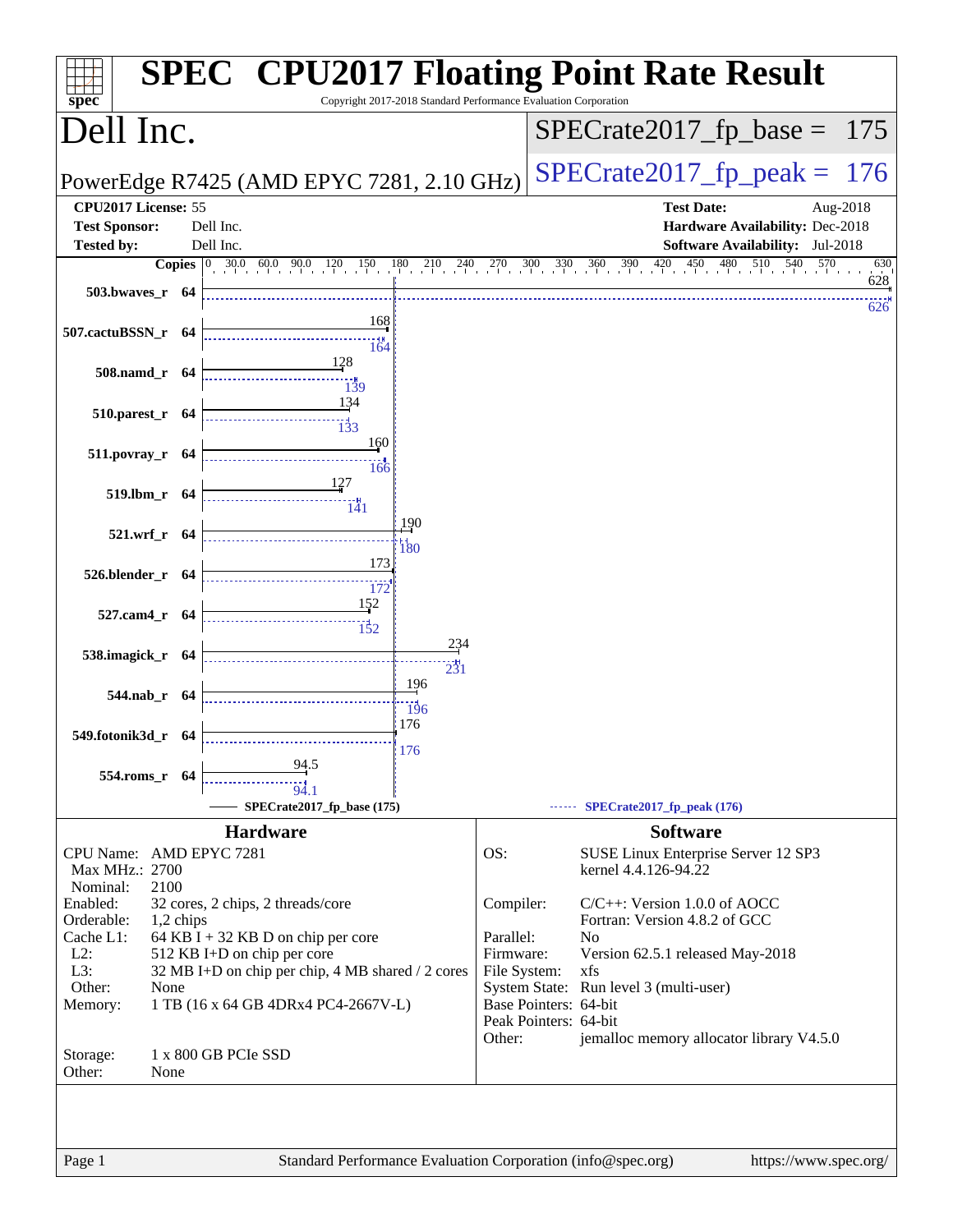| <b>SPEC CPU2017 Floating Point Rate Result</b><br>Copyright 2017-2018 Standard Performance Evaluation Corporation<br>spec <sup>®</sup>                                        |                                     |                |       |                               |       |                |              |               |                |              |                   |              |                                        |              |
|-------------------------------------------------------------------------------------------------------------------------------------------------------------------------------|-------------------------------------|----------------|-------|-------------------------------|-------|----------------|--------------|---------------|----------------|--------------|-------------------|--------------|----------------------------------------|--------------|
| Dell Inc.<br>$SPECTate2017_fp\_base = 175$                                                                                                                                    |                                     |                |       |                               |       |                |              |               |                |              |                   |              |                                        |              |
| $SPECTate2017_fp\_peak = 176$<br>PowerEdge R7425 (AMD EPYC 7281, 2.10 GHz)                                                                                                    |                                     |                |       |                               |       |                |              |               |                |              |                   |              |                                        |              |
| CPU2017 License: 55                                                                                                                                                           |                                     |                |       |                               |       |                |              |               |                |              | <b>Test Date:</b> |              | Aug-2018                               |              |
| <b>Test Sponsor:</b>                                                                                                                                                          | Dell Inc.                           |                |       |                               |       |                |              |               |                |              |                   |              | Hardware Availability: Dec-2018        |              |
| <b>Tested by:</b>                                                                                                                                                             | Dell Inc.                           |                |       |                               |       |                |              |               |                |              |                   |              | <b>Software Availability:</b> Jul-2018 |              |
|                                                                                                                                                                               |                                     |                |       |                               |       |                |              |               |                |              |                   |              |                                        |              |
|                                                                                                                                                                               | <b>Results Table</b><br><b>Peak</b> |                |       |                               |       |                |              |               |                |              |                   |              |                                        |              |
| <b>Benchmark</b>                                                                                                                                                              | <b>Copies</b>                       | <b>Seconds</b> | Ratio | <b>Base</b><br><b>Seconds</b> | Ratio | <b>Seconds</b> | <b>Ratio</b> | <b>Copies</b> | <b>Seconds</b> | <b>Ratio</b> | <b>Seconds</b>    | <b>Ratio</b> | <b>Seconds</b>                         | <b>Ratio</b> |
| 503.bwaves_r                                                                                                                                                                  | 64                                  | 1021           | 628   | 1022                          | 628   | 1024           | 626          | 64            | 1025           | 626          | <b>1025</b>       | 626          | 1022                                   | 628          |
| 507.cactuBSSN_r                                                                                                                                                               | 64                                  | 478            | 169   | 484                           | 168   | 482            | <b>168</b>   | 64            | 503            | 161          | 494               | <b>164</b>   | 489                                    | 166          |
| 508.namd_r                                                                                                                                                                    | 64                                  | 479            | 127   | 476                           | 128   | 476            | 128          | 64            | 438            | 139          | 432               | 141          | 437                                    | 139          |
| 510.parest_r                                                                                                                                                                  | 64                                  | 1250           | 134   | 1251                          | 134   | 1250           | 134          | 64            | 1259           | 133          | 1260              | 133          | 1260                                   | 133          |
| 511.povray_r                                                                                                                                                                  | 64                                  | 939            | 159   | 931                           | 160   | 930            | 161          | 64            | 899            | <b>166</b>   | 897               | 167          | 904                                    | 165          |
| 519.1bm_r                                                                                                                                                                     | 64                                  | 532            | 127   | 540                           | 125   | 532            | 127          | 64            | 470            | 143          | 477               | 141          | 480                                    | 141          |
| 521.wrf_r                                                                                                                                                                     | 64                                  | 751            | 191   | 793                           | 181   | 754            | <b>190</b>   | 64            | 823            | 174          | 768               | 187          | 795                                    | <b>180</b>   |
| 526.blender_r                                                                                                                                                                 | 64                                  | 562            | 173   | 562                           | 173   | 563            | 173          | 64            | 567            | 172          | 567               | 172          | 570                                    | 171          |
| 527.cam4_r                                                                                                                                                                    | 64                                  | 740            | 151   | 732                           | 153   | <u>738</u>     | <b>152</b>   | 64            | <b>738</b>     | <b>152</b>   | 738               | 152          | 737                                    | 152          |
| 538.imagick_r                                                                                                                                                                 | 64                                  | 681            | 234   | 680                           | 234   | 681            | 234          | 64            | 689            | 231          | 680               | 234          | 688                                    | 231          |
| 544.nab_r                                                                                                                                                                     | 64                                  | 551            | 196   | 550                           | 196   | 551            | 195          | 64            | 550            | 196          | 550               | <b>196</b>   | 549                                    | 196          |
| 549.fotonik3d_r                                                                                                                                                               | 64                                  | 1419           | 176   | 1415                          | 176   | 1415           | 176          | 64            | 1417           | 176          | 1419              | 176          | 1417                                   | 176          |
| $554$ .roms_r                                                                                                                                                                 | 64                                  | 1073           | 94.8  | 1077                          | 94.5  | 1078           | 94.3         | 64            | 1078           | 94.4         | 1081              | 94.1         | 1085                                   | 93.7         |
| SPECrate2017_fp_base =                                                                                                                                                        |                                     |                | 175   |                               |       |                |              |               |                |              |                   |              |                                        |              |
| $SPECrate2017_fp\_peak =$                                                                                                                                                     |                                     |                | 176   |                               |       |                |              |               |                |              |                   |              |                                        |              |
| Results appear in the order in which they were run. Bold underlined text indicates a median measurement.                                                                      |                                     |                |       |                               |       |                |              |               |                |              |                   |              |                                        |              |
| <b>Compiler Notes</b>                                                                                                                                                         |                                     |                |       |                               |       |                |              |               |                |              |                   |              |                                        |              |
| The AMD64 AOCC Compiler Suite is available at<br>http://developer.amd.com/amd-aocc/                                                                                           |                                     |                |       |                               |       |                |              |               |                |              |                   |              |                                        |              |
| The AOCC Gold Linker plugin was installed and used for the link stage.                                                                                                        |                                     |                |       |                               |       |                |              |               |                |              |                   |              |                                        |              |
| The AOCC Fortran Plugin version 1.0 was used to leverage AOCC optimizers<br>with gfortran. It is available here:<br>http://developer.amd.com/amd-aocc/                        |                                     |                |       |                               |       |                |              |               |                |              |                   |              |                                        |              |
| <b>Submit Notes</b><br>The config file option 'submit' was used.<br>'numactl' was used to bind copies to the cores.<br>See the configuration file for details.                |                                     |                |       |                               |       |                |              |               |                |              |                   |              |                                        |              |
| <b>Operating System Notes</b><br>'ulimit -s unlimited' was used to set environment stack size                                                                                 |                                     |                |       |                               |       |                |              |               |                |              |                   |              |                                        |              |
| 'ulimit -1 2097152' was used to set environment locked pages in memory limit<br>runspec command invoked through numactl i.e.:<br>numactl --interleave=all runspec <etc></etc> |                                     |                |       |                               |       |                |              |               |                |              |                   |              |                                        |              |
|                                                                                                                                                                               | (Continued on next page)            |                |       |                               |       |                |              |               |                |              |                   |              |                                        |              |
| Standard Performance Evaluation Corporation (info@spec.org)<br>https://www.spec.org/<br>Page 2                                                                                |                                     |                |       |                               |       |                |              |               |                |              |                   |              |                                        |              |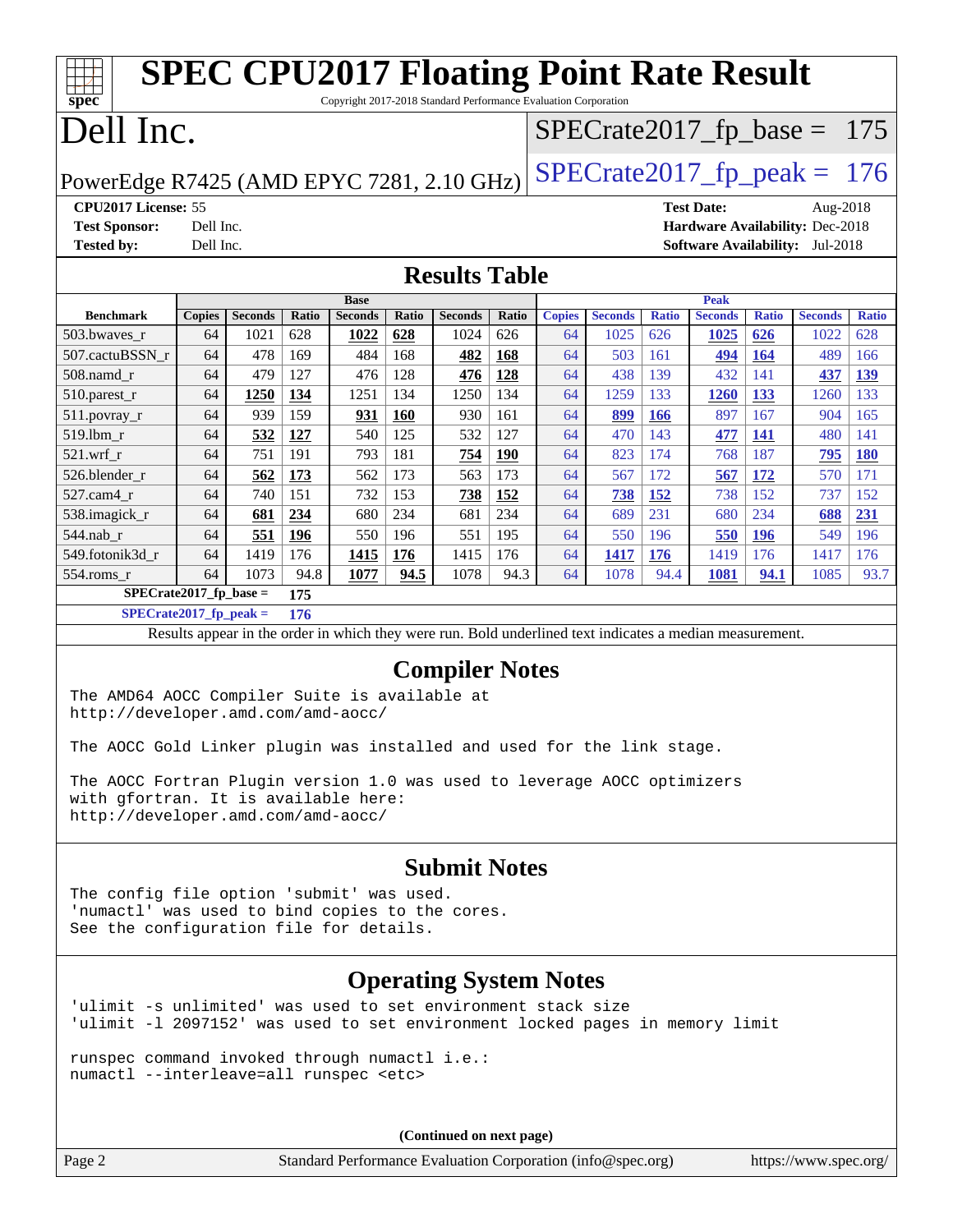# **[spec](http://www.spec.org/)**

# **[SPEC CPU2017 Floating Point Rate Result](http://www.spec.org/auto/cpu2017/Docs/result-fields.html#SPECCPU2017FloatingPointRateResult)**

Copyright 2017-2018 Standard Performance Evaluation Corporation

# Dell Inc.

 $SPECTate2017_fp\_base = 175$ 

PowerEdge R7425 (AMD EPYC 7281, 2.10 GHz)  $\left|$  [SPECrate2017\\_fp\\_peak =](http://www.spec.org/auto/cpu2017/Docs/result-fields.html#SPECrate2017fppeak) 176

**[Tested by:](http://www.spec.org/auto/cpu2017/Docs/result-fields.html#Testedby)** Dell Inc. **[Software Availability:](http://www.spec.org/auto/cpu2017/Docs/result-fields.html#SoftwareAvailability)** Jul-2018

**[CPU2017 License:](http://www.spec.org/auto/cpu2017/Docs/result-fields.html#CPU2017License)** 55 **[Test Date:](http://www.spec.org/auto/cpu2017/Docs/result-fields.html#TestDate)** Aug-2018 **[Test Sponsor:](http://www.spec.org/auto/cpu2017/Docs/result-fields.html#TestSponsor)** Dell Inc. **[Hardware Availability:](http://www.spec.org/auto/cpu2017/Docs/result-fields.html#HardwareAvailability)** Dec-2018

### **[Operating System Notes \(Continued\)](http://www.spec.org/auto/cpu2017/Docs/result-fields.html#OperatingSystemNotes)**

Set dirty\_ratio=8 to limit dirty cache to 8% of memory Set swappiness=1 to swap only if necessary Set zone\_reclaim\_mode=1 to free local node memory and avoid remote memory sync then drop\_caches=3 to reset caches before invoking runcpu

dirty\_ratio, swappiness, zone\_reclaim\_mode and drop\_caches were all set using privileged echo (e.g. echo 1 > /proc/sys/vm/swappiness).

Transparent huge pages were enabled for this run (OS default)

#### **[General Notes](http://www.spec.org/auto/cpu2017/Docs/result-fields.html#GeneralNotes)**

Environment variables set by runcpu before the start of the run: LD\_LIBRARY\_PATH = "/home/cpu2017-1.0.5/amd1704-rate-libs-revD/64;/home/cpu2017-1.0.5/amd1704-rate-libs-revD/32:" MALLOC\_CONF = "lg\_chunk:28"

Binaries were compiled on a system with 2x AMD EPYC 7601 CPU + 512GB Memory using RHEL 7.4 NA: The test sponsor attests, as of date of publication, that CVE-2017-5754 (Meltdown) is mitigated in the system as tested and documented. Yes: The test sponsor attests, as of date of publication, that CVE-2017-5753 (Spectre variant 1) is mitigated in the system as tested and documented. Yes: The test sponsor attests, as of date of publication, that CVE-2017-5715 (Spectre variant 2) is mitigated in the system as tested and documented.

jemalloc: configured and built with GCC v4.8.5 in RHEL v7.2 under default conditions. jemalloc: sources available from jemalloc.net or <https://github.com/jemalloc/jemalloc/releases> jemalloc uses environment variable MALLOC\_CONF with values narenas and lg\_chunk: narenas: sets the maximum number of arenas to use for automatic multiplexing of threads and arenas. lg chunk: set the virtual memory chunk size (log base 2). For example, lg\_chunk:21 sets the default chunk size to 2^21 = 2MiB.

#### **[Platform Notes](http://www.spec.org/auto/cpu2017/Docs/result-fields.html#PlatformNotes)**

 BIOS settings: Memory Interleaving set to Channel Interleaving Virtualization Technology disabled System Profile set to Custom CPU Power Management set to Maximum Performance Memory Frequency set to Maximum Performance

**(Continued on next page)**

| Page 3 | Standard Performance Evaluation Corporation (info@spec.org) |  | https://www.spec.org/ |
|--------|-------------------------------------------------------------|--|-----------------------|
|--------|-------------------------------------------------------------|--|-----------------------|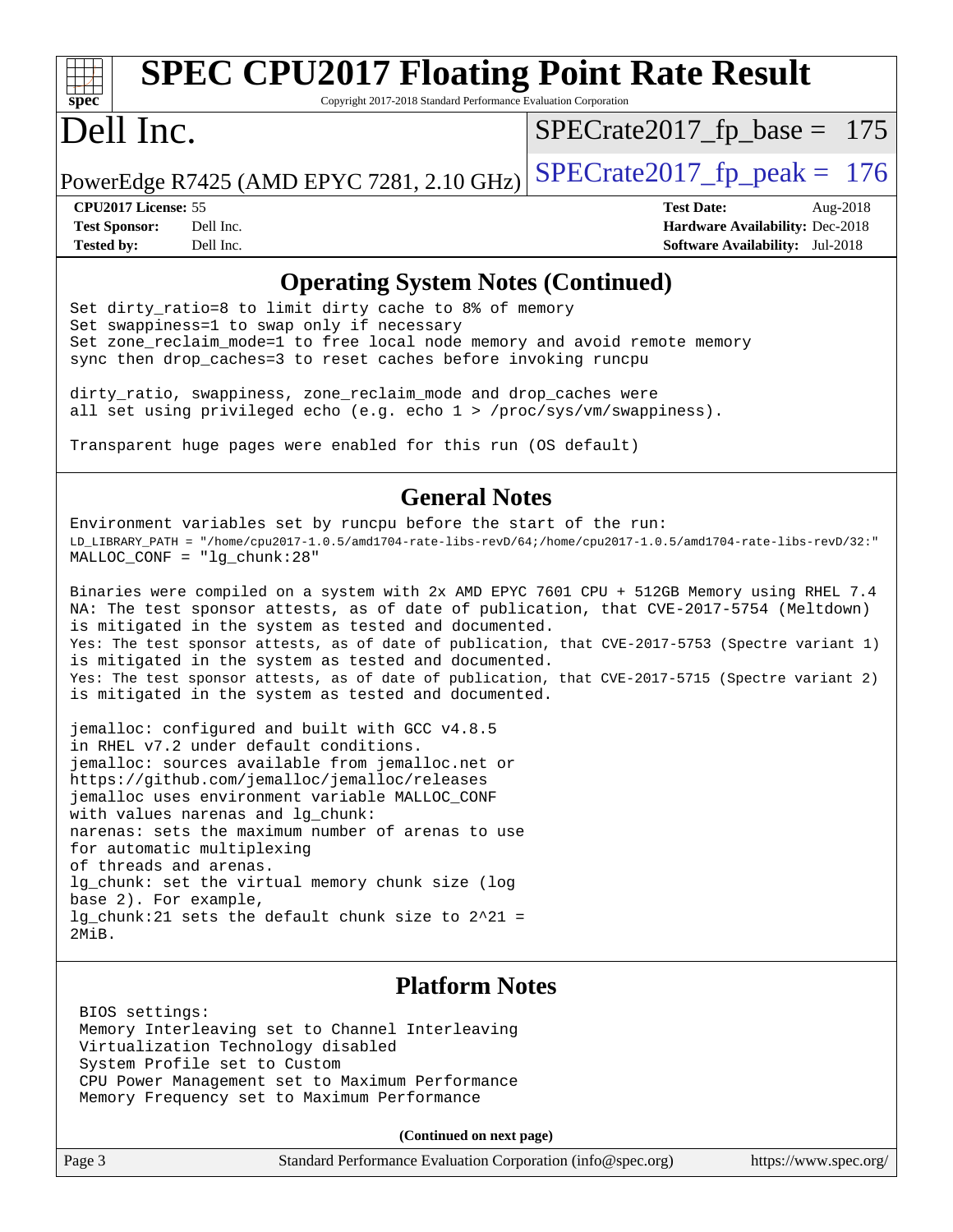| spec                                                                                                                                                                                                                                                                                                                                                                                                                                                                                              | Copyright 2017-2018 Standard Performance Evaluation Corporation                                                                                                                                                          | <b>SPEC CPU2017 Floating Point Rate Result</b> |                                                                                       |  |
|---------------------------------------------------------------------------------------------------------------------------------------------------------------------------------------------------------------------------------------------------------------------------------------------------------------------------------------------------------------------------------------------------------------------------------------------------------------------------------------------------|--------------------------------------------------------------------------------------------------------------------------------------------------------------------------------------------------------------------------|------------------------------------------------|---------------------------------------------------------------------------------------|--|
| Dell Inc.                                                                                                                                                                                                                                                                                                                                                                                                                                                                                         |                                                                                                                                                                                                                          | $SPECrate2017_fp\_base = 175$                  |                                                                                       |  |
| PowerEdge R7425 (AMD EPYC 7281, 2.10 GHz)                                                                                                                                                                                                                                                                                                                                                                                                                                                         | $SPECrate2017fp peak = 176$                                                                                                                                                                                              |                                                |                                                                                       |  |
| CPU2017 License: 55<br>Dell Inc.<br><b>Test Sponsor:</b><br><b>Tested by:</b><br>Dell Inc.                                                                                                                                                                                                                                                                                                                                                                                                        |                                                                                                                                                                                                                          | <b>Test Date:</b>                              | Aug-2018<br>Hardware Availability: Dec-2018<br><b>Software Availability:</b> Jul-2018 |  |
|                                                                                                                                                                                                                                                                                                                                                                                                                                                                                                   | <b>Platform Notes (Continued)</b>                                                                                                                                                                                        |                                                |                                                                                       |  |
| Turbo Boost enabled<br>C States set to Autonomous<br>Memory Patrol Scrub disabled<br>Memory Refresh Rate set to 1x<br>PCI ASPM L1 Link Power Management disabled<br>Determinism Slider set to Power Determinism<br>Sysinfo program /home/cpu2017-1.0.5/bin/sysinfo<br>Rev: r5974 of 2018-05-19 9bcde8f2999c33d61f64985e45859ea9<br>running on linux-yyi5 Thu Aug 9 20:50:16 2018<br>SUT (System Under Test) info as seen by some common utilities.<br>For more information on this section, see   |                                                                                                                                                                                                                          |                                                |                                                                                       |  |
| https://www.spec.org/cpu2017/Docs/config.html#sysinfo<br>From /proc/cpuinfo<br>model name: AMD EPYC 7281 16-Core Processor<br>2 "physical id"s (chips)<br>64 "processors"<br>cores, siblings (Caution: counting these is hw and system dependent. The following<br>excerpts from /proc/cpuinfo might not be reliable. Use with caution.)<br>cpu cores : 16<br>siblings : 32<br>physical 0: cores 0 1 8 9 12 13 16 17 20 21 24 25 28 29<br>physical 1: cores 0 1 8 9 12 13 16 17 20 21 24 25 28 29 |                                                                                                                                                                                                                          |                                                |                                                                                       |  |
| From lscpu:<br>Architecture:<br>$CPU$ op-mode( $s$ ):<br>Byte Order:<br>CPU(s):<br>On-line $CPU(s)$ list:<br>Thread(s) per core:<br>$Core(s)$ per socket:<br>Socket(s):<br>NUMA $node(s)$ :<br>Vendor ID:<br>CPU family:<br>Model:<br>Model name:<br>Stepping:<br>CPU MHz:<br>BogoMIPS:<br>Virtualization:<br>L1d cache:<br>Lli cache:<br>L2 cache:<br>L3 cache:                                                                                                                                  | x86_64<br>$32$ -bit, $64$ -bit<br>Little Endian<br>64<br>$0 - 63$<br>2<br>16<br>2<br>8<br>AuthenticAMD<br>23<br>1<br>AMD EPYC 7281 16-Core Processor<br>2<br>2095.924<br>4191.84<br>AMD-V<br>32K<br>64K<br>512K<br>4096K |                                                |                                                                                       |  |
| (Continued on next page)                                                                                                                                                                                                                                                                                                                                                                                                                                                                          |                                                                                                                                                                                                                          |                                                |                                                                                       |  |
| Page 4                                                                                                                                                                                                                                                                                                                                                                                                                                                                                            | Standard Performance Evaluation Corporation (info@spec.org)                                                                                                                                                              |                                                | https://www.spec.org/                                                                 |  |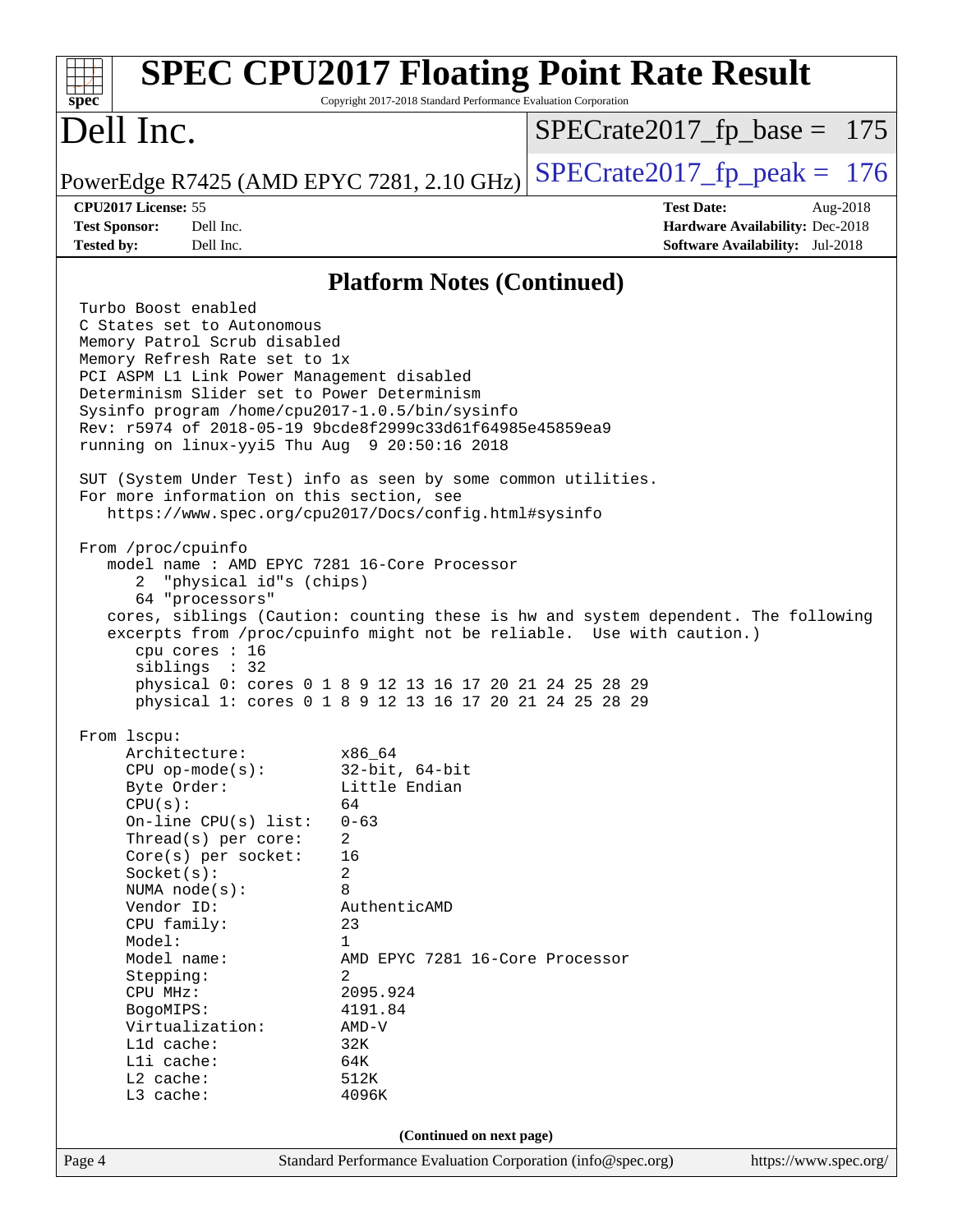| <b>SPEC CPU2017 Floating Point Rate Result</b><br>Copyright 2017-2018 Standard Performance Evaluation Corporation<br>$spec^*$                                                                                                                                                                                                                                                                                                                                                                                                                                                                                                                                                                                                                                                                                                                                                                                                                                                                                                                                                                                                                                                                                                                                                                                                                                                                                                                                                                                                                                                                                                                                                                                                                                                                                                                                                                                                                                                                                                                                                                                             |                                                               |
|---------------------------------------------------------------------------------------------------------------------------------------------------------------------------------------------------------------------------------------------------------------------------------------------------------------------------------------------------------------------------------------------------------------------------------------------------------------------------------------------------------------------------------------------------------------------------------------------------------------------------------------------------------------------------------------------------------------------------------------------------------------------------------------------------------------------------------------------------------------------------------------------------------------------------------------------------------------------------------------------------------------------------------------------------------------------------------------------------------------------------------------------------------------------------------------------------------------------------------------------------------------------------------------------------------------------------------------------------------------------------------------------------------------------------------------------------------------------------------------------------------------------------------------------------------------------------------------------------------------------------------------------------------------------------------------------------------------------------------------------------------------------------------------------------------------------------------------------------------------------------------------------------------------------------------------------------------------------------------------------------------------------------------------------------------------------------------------------------------------------------|---------------------------------------------------------------|
| Dell Inc.                                                                                                                                                                                                                                                                                                                                                                                                                                                                                                                                                                                                                                                                                                                                                                                                                                                                                                                                                                                                                                                                                                                                                                                                                                                                                                                                                                                                                                                                                                                                                                                                                                                                                                                                                                                                                                                                                                                                                                                                                                                                                                                 | $SPECrate2017_fp\_base = 175$                                 |
| PowerEdge R7425 (AMD EPYC 7281, 2.10 GHz)                                                                                                                                                                                                                                                                                                                                                                                                                                                                                                                                                                                                                                                                                                                                                                                                                                                                                                                                                                                                                                                                                                                                                                                                                                                                                                                                                                                                                                                                                                                                                                                                                                                                                                                                                                                                                                                                                                                                                                                                                                                                                 | $SPECTate2017$ _fp_peak = 176                                 |
| CPU2017 License: 55                                                                                                                                                                                                                                                                                                                                                                                                                                                                                                                                                                                                                                                                                                                                                                                                                                                                                                                                                                                                                                                                                                                                                                                                                                                                                                                                                                                                                                                                                                                                                                                                                                                                                                                                                                                                                                                                                                                                                                                                                                                                                                       | <b>Test Date:</b><br>Aug-2018                                 |
| <b>Test Sponsor:</b><br>Dell Inc.                                                                                                                                                                                                                                                                                                                                                                                                                                                                                                                                                                                                                                                                                                                                                                                                                                                                                                                                                                                                                                                                                                                                                                                                                                                                                                                                                                                                                                                                                                                                                                                                                                                                                                                                                                                                                                                                                                                                                                                                                                                                                         | Hardware Availability: Dec-2018                               |
| Dell Inc.<br><b>Tested by:</b>                                                                                                                                                                                                                                                                                                                                                                                                                                                                                                                                                                                                                                                                                                                                                                                                                                                                                                                                                                                                                                                                                                                                                                                                                                                                                                                                                                                                                                                                                                                                                                                                                                                                                                                                                                                                                                                                                                                                                                                                                                                                                            | <b>Software Availability:</b> Jul-2018                        |
| <b>Platform Notes (Continued)</b>                                                                                                                                                                                                                                                                                                                                                                                                                                                                                                                                                                                                                                                                                                                                                                                                                                                                                                                                                                                                                                                                                                                                                                                                                                                                                                                                                                                                                                                                                                                                                                                                                                                                                                                                                                                                                                                                                                                                                                                                                                                                                         |                                                               |
| 0, 8, 16, 24, 32, 40, 48, 56<br>NUMA $node0$ $CPU(s)$ :<br>NUMA node1 CPU(s):<br>2, 10, 18, 26, 34, 42, 50, 58<br>NUMA node2 CPU(s):<br>4, 12, 20, 28, 36, 44, 52, 60<br>6, 14, 22, 30, 38, 46, 54, 62<br>NUMA $node3$ $CPU(s)$ :<br>1, 9, 17, 25, 33, 41, 49, 57<br>NUMA node4 CPU(s):<br>NUMA node5 CPU(s):<br>3, 11, 19, 27, 35, 43, 51, 59<br>NUMA node6 CPU(s):<br>5, 13, 21, 29, 37, 45, 53, 61<br>NUMA $node7$ $CPU(s):$<br>7, 15, 23, 31, 39, 47, 55, 63<br>Flags:<br>pat pse36 clflush mmx fxsr sse sse2 ht syscall nx mmxext fxsr_opt pdpelgb rdtscp lm<br>constant_tsc rep_good nopl nonstop_tsc extd_apicid amd_dcm aperfmperf eagerfpu pni<br>pclmulqdq monitor ssse3 fma cx16 sse4_1 sse4_2 movbe popcnt aes xsave avx f16c<br>rdrand lahf_lm cmp_legacy svm extapic cr8_legacy abm sse4a misalignsse 3dnowprefetch<br>osvw skinit wdt tce topoext perfctr_core perfctr_nb bpext perfctr_12 mwaitx arat cpb<br>hw_pstate retpoline retpoline_amd npt lbrv svm_lock nrip_save tsc_scale vmcb_clean<br>flushbyasid decodeassists pausefilter pfthreshold vmmcall avic fsgsbase bmil avx2<br>smep bmi2 rdseed adx smap clflushopt sha_ni xsaveopt xsavec xgetbvl clzero irperf<br>ibpb overflow_recov succor smca<br>/proc/cpuinfo cache data<br>cache size : 512 KB<br>From numactl --hardware WARNING: a numactl 'node' might or might not correspond to a<br>physical chip.<br>$available: 8 nodes (0-7)$<br>node 0 cpus: 0 8 16 24 32 40 48 56<br>node 0 size: 128687 MB<br>node 0 free: 128495 MB<br>node 1 cpus: 2 10 18 26 34 42 50 58<br>node 1 size: 129020 MB<br>node 1 free: 128861 MB<br>node 2 cpus: 4 12 20 28 36 44 52 60<br>node 2 size: 129020 MB<br>node 2 free: 128855 MB<br>node 3 cpus: 6 14 22 30 38 46 54 62<br>node 3 size: 129020 MB<br>node 3 free: 128857 MB<br>node 4 cpus: 1 9 17 25 33 41 49 57<br>node 4 size: 129020 MB<br>node 4 free: 128867 MB<br>node 5 cpus: 3 11 19 27 35 43 51 59<br>node 5 size: 129020 MB<br>node 5 free: 128810 MB<br>node 6 cpus: 5 13 21 29 37 45 53 61<br>node 6 size: 129020 MB<br>node 6 free: 128861 MB<br>node 7 cpus: 7 15 23 31 39 47 55 63 | fpu vme de pse tsc msr pae mce cx8 apic sep mtrr pge mca cmov |
|                                                                                                                                                                                                                                                                                                                                                                                                                                                                                                                                                                                                                                                                                                                                                                                                                                                                                                                                                                                                                                                                                                                                                                                                                                                                                                                                                                                                                                                                                                                                                                                                                                                                                                                                                                                                                                                                                                                                                                                                                                                                                                                           |                                                               |
| (Continued on next page)                                                                                                                                                                                                                                                                                                                                                                                                                                                                                                                                                                                                                                                                                                                                                                                                                                                                                                                                                                                                                                                                                                                                                                                                                                                                                                                                                                                                                                                                                                                                                                                                                                                                                                                                                                                                                                                                                                                                                                                                                                                                                                  |                                                               |

Page 5 Standard Performance Evaluation Corporation [\(info@spec.org\)](mailto:info@spec.org) <https://www.spec.org/>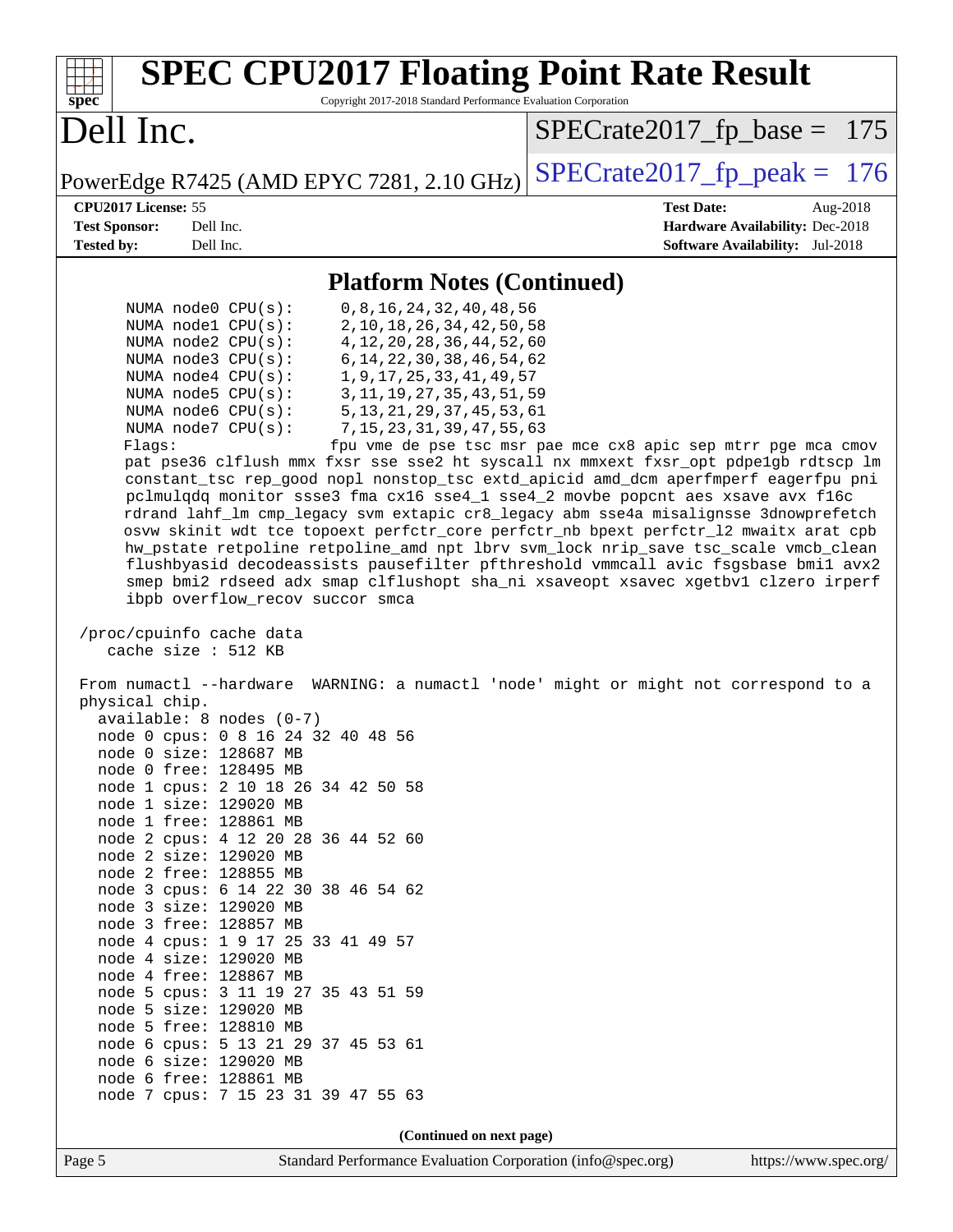| spec <sup>®</sup>                                                                                                 |                                                                                                                                                                                                                                                                                                                                                                                                                                                                        | Copyright 2017-2018 Standard Performance Evaluation Corporation | <b>SPEC CPU2017 Floating Point Rate Result</b>                                                                                                         |
|-------------------------------------------------------------------------------------------------------------------|------------------------------------------------------------------------------------------------------------------------------------------------------------------------------------------------------------------------------------------------------------------------------------------------------------------------------------------------------------------------------------------------------------------------------------------------------------------------|-----------------------------------------------------------------|--------------------------------------------------------------------------------------------------------------------------------------------------------|
| Dell Inc.                                                                                                         |                                                                                                                                                                                                                                                                                                                                                                                                                                                                        |                                                                 | $SPECrate2017_fp\_base = 175$                                                                                                                          |
|                                                                                                                   | PowerEdge R7425 (AMD EPYC 7281, 2.10 GHz)                                                                                                                                                                                                                                                                                                                                                                                                                              |                                                                 | $SPECrate2017fr peak = 176$                                                                                                                            |
| CPU2017 License: 55                                                                                               |                                                                                                                                                                                                                                                                                                                                                                                                                                                                        |                                                                 | <b>Test Date:</b><br>Aug-2018                                                                                                                          |
| <b>Test Sponsor:</b><br><b>Tested by:</b>                                                                         | Dell Inc.<br>Dell Inc.                                                                                                                                                                                                                                                                                                                                                                                                                                                 |                                                                 | Hardware Availability: Dec-2018<br><b>Software Availability:</b> Jul-2018                                                                              |
|                                                                                                                   |                                                                                                                                                                                                                                                                                                                                                                                                                                                                        |                                                                 |                                                                                                                                                        |
|                                                                                                                   | node 7 size: 129019 MB                                                                                                                                                                                                                                                                                                                                                                                                                                                 | <b>Platform Notes (Continued)</b>                               |                                                                                                                                                        |
|                                                                                                                   | node 7 free: 128864 MB                                                                                                                                                                                                                                                                                                                                                                                                                                                 |                                                                 |                                                                                                                                                        |
| node distances:                                                                                                   |                                                                                                                                                                                                                                                                                                                                                                                                                                                                        |                                                                 |                                                                                                                                                        |
| node<br>$\mathbf 0$                                                                                               | $\mathbf{1}$<br>2<br>3<br>4 5<br>6                                                                                                                                                                                                                                                                                                                                                                                                                                     | 7                                                               |                                                                                                                                                        |
| 0:<br>10                                                                                                          | 16 16 16<br>28 28 22                                                                                                                                                                                                                                                                                                                                                                                                                                                   | 28                                                              |                                                                                                                                                        |
| 1:<br>16                                                                                                          | 10 16<br>16<br>28<br>28<br>28                                                                                                                                                                                                                                                                                                                                                                                                                                          | 22                                                              |                                                                                                                                                        |
| 2:<br>16                                                                                                          | 16 10<br>16<br>22<br>28<br>28                                                                                                                                                                                                                                                                                                                                                                                                                                          | 28                                                              |                                                                                                                                                        |
| 3:<br>16<br>28<br>4 :                                                                                             | 22<br>28<br>16 16<br>10<br>28<br>28 22 28<br>10<br>16<br>16                                                                                                                                                                                                                                                                                                                                                                                                            | 28<br>16                                                        |                                                                                                                                                        |
| 5:<br>28                                                                                                          | 28 22<br>16<br>28<br>10<br>16                                                                                                                                                                                                                                                                                                                                                                                                                                          | 16                                                              |                                                                                                                                                        |
| 6:<br>22                                                                                                          | 28<br>28 28<br>16 16<br>10                                                                                                                                                                                                                                                                                                                                                                                                                                             | 16                                                              |                                                                                                                                                        |
| 7:<br>28                                                                                                          | 22<br>28<br>28<br>16<br>16<br>16                                                                                                                                                                                                                                                                                                                                                                                                                                       | 10                                                              |                                                                                                                                                        |
| From /proc/meminfo<br>MemTotal:<br>HugePages_Total:<br>Hugepagesize:<br>SuSE-release:<br>os-release:<br>ID="sles" | 1056597308 kB<br>0<br>2048 kB<br>/usr/bin/lsb_release -d<br>SUSE Linux Enterprise Server 12 SP3<br>From /etc/*release* /etc/*version*<br>SUSE Linux Enterprise Server 12 (x86_64)<br>$VERSION = 12$<br>PATCHLEVEL = 3<br># Please check /etc/os-release for details about this release.<br>NAME="SLES"<br>VERSION="12-SP3"<br>VERSION_ID="12.3"<br>PRETTY_NAME="SUSE Linux Enterprise Server 12 SP3"<br>ANSI_COLOR="0;32"<br>$CPE\_NAME = "cpe://o:suse: sles:12:sp3"$ |                                                                 | # This file is deprecated and will be removed in a future service pack or release.                                                                     |
| uname $-a$ :                                                                                                      | x86_64 x86_64 x86_64 GNU/Linux<br>Kernel self-reported vulnerability status:                                                                                                                                                                                                                                                                                                                                                                                           |                                                                 | Linux linux-yyi5 4.4.126-94.22-default #1 SMP Wed Apr 11 07:45:03 UTC 2018 (9649989)                                                                   |
|                                                                                                                   | CVE-2017-5754 (Meltdown):                                                                                                                                                                                                                                                                                                                                                                                                                                              | Not affected                                                    | CVE-2017-5753 (Spectre variant 1): Mitigation: __user pointer sanitization<br>CVE-2017-5715 (Spectre variant 2): Mitigation: Full AMD retpoline + IBPB |
|                                                                                                                   |                                                                                                                                                                                                                                                                                                                                                                                                                                                                        | (Continued on next page)                                        |                                                                                                                                                        |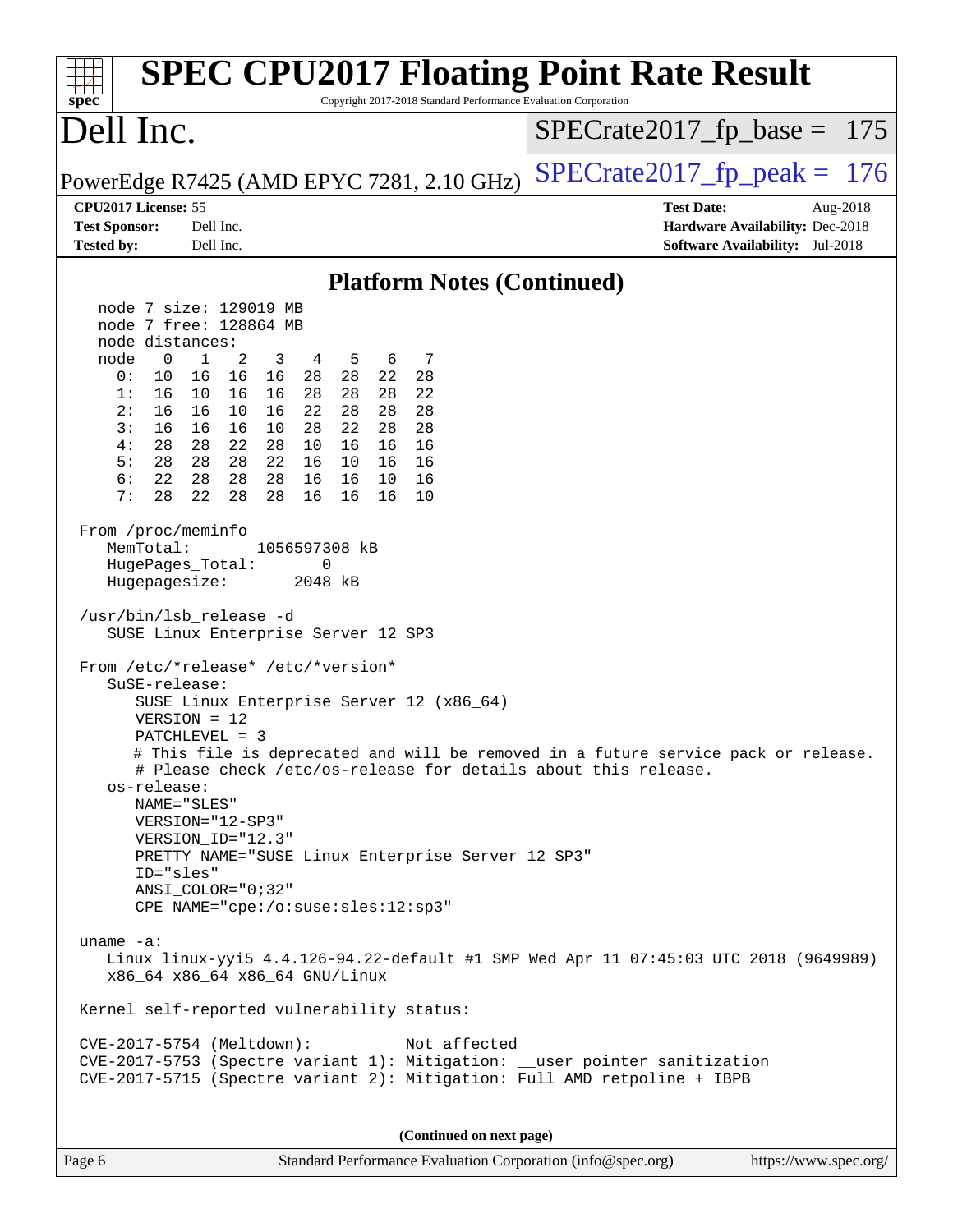| <b>SPEC CPU2017 Floating Point Rate Result</b><br>Copyright 2017-2018 Standard Performance Evaluation Corporation<br>spec <sup>®</sup>                                                                                                                                                                                                                                                                       |                                                                                                            |  |  |  |  |
|--------------------------------------------------------------------------------------------------------------------------------------------------------------------------------------------------------------------------------------------------------------------------------------------------------------------------------------------------------------------------------------------------------------|------------------------------------------------------------------------------------------------------------|--|--|--|--|
| Dell Inc.                                                                                                                                                                                                                                                                                                                                                                                                    | $SPECrate2017_fp\_base = 175$                                                                              |  |  |  |  |
| PowerEdge R7425 (AMD EPYC 7281, 2.10 GHz)                                                                                                                                                                                                                                                                                                                                                                    | $SPECTate2017$ _fp_peak = 176                                                                              |  |  |  |  |
| CPU2017 License: 55<br><b>Test Sponsor:</b><br>Dell Inc.<br>Dell Inc.                                                                                                                                                                                                                                                                                                                                        | <b>Test Date:</b><br>Aug-2018<br>Hardware Availability: Dec-2018<br><b>Software Availability:</b> Jul-2018 |  |  |  |  |
| <b>Tested by:</b>                                                                                                                                                                                                                                                                                                                                                                                            |                                                                                                            |  |  |  |  |
| <b>Platform Notes (Continued)</b><br>run-level 3 Aug 9 10:16                                                                                                                                                                                                                                                                                                                                                 |                                                                                                            |  |  |  |  |
| SPEC is set to: /home/cpu2017-1.0.5<br>Type Size Used Avail Use% Mounted on<br>Filesystem<br>/dev/nvme0n1p4 xfs<br>703G<br>20G 684G<br>3% /home                                                                                                                                                                                                                                                              |                                                                                                            |  |  |  |  |
| Additional information from dmidecode follows. WARNING: Use caution when you interpret<br>this section. The 'dmidecode' program reads system data which is "intended to allow<br>hardware to be accurately determined", but the intent may not be met, as there are<br>frequent changes to hardware, firmware, and the "DMTF SMBIOS" standard.<br>BIOS Dell Inc. 62.5.1 [MaxPerf C_En] 05/21/2018<br>Memory: |                                                                                                            |  |  |  |  |
| 16x 80CE863280CE M386A8K40BM2-CTD 64 GB 4 rank 2666<br>16x Not Specified Not Specified                                                                                                                                                                                                                                                                                                                       |                                                                                                            |  |  |  |  |
| (End of data from sysinfo program)                                                                                                                                                                                                                                                                                                                                                                           |                                                                                                            |  |  |  |  |
| <b>Compiler Version Notes</b>                                                                                                                                                                                                                                                                                                                                                                                |                                                                                                            |  |  |  |  |
| =====================<br>519.1bm_r(base, peak) 538.imagick_r(base, peak) 544.nab_r(base, peak)<br>CC                                                                                                                                                                                                                                                                                                         | ================================                                                                           |  |  |  |  |
| AOCC.LLVM.4.0.0.B35.2017_04_26 clang version 4.0.0 (CLANG:) (based on LLVM<br>AOCC.LLVM.4.0.0.B35.2017_04_26)<br>Target: x86_64-unknown-linux-gnu                                                                                                                                                                                                                                                            |                                                                                                            |  |  |  |  |
| Thread model: posix<br>InstalledDir: /root/work/compilers/AOCC-1.0-Compiler/bin<br>_____________________________________                                                                                                                                                                                                                                                                                     |                                                                                                            |  |  |  |  |
| CXXC 508.namd_r(base, peak) 510.parest_r(base, peak)                                                                                                                                                                                                                                                                                                                                                         |                                                                                                            |  |  |  |  |
| AOCC.LLVM.4.0.0.B35.2017_04_26 clang version 4.0.0 (CLANG:) (based on LLVM<br>AOCC.LLVM.4.0.0.B35.2017_04_26)<br>Target: x86_64-unknown-linux-gnu                                                                                                                                                                                                                                                            |                                                                                                            |  |  |  |  |
| Thread model: posix<br>InstalledDir: /root/work/compilers/AOCC-1.0-Compiler/bin                                                                                                                                                                                                                                                                                                                              |                                                                                                            |  |  |  |  |
| CC 511.povray_r(base, peak) 526.blender_r(base, peak)                                                                                                                                                                                                                                                                                                                                                        |                                                                                                            |  |  |  |  |
| AOCC.LLVM.4.0.0.B35.2017_04_26 clang version 4.0.0 (CLANG:) (based on LLVM<br>AOCC.LLVM.4.0.0.B35.2017_04_26)<br>Target: x86_64-unknown-linux-gnu<br>Thread model: posix                                                                                                                                                                                                                                     |                                                                                                            |  |  |  |  |
| (Continued on next page)                                                                                                                                                                                                                                                                                                                                                                                     |                                                                                                            |  |  |  |  |
| Page 7<br>Standard Performance Evaluation Corporation (info@spec.org)                                                                                                                                                                                                                                                                                                                                        | https://www.spec.org/                                                                                      |  |  |  |  |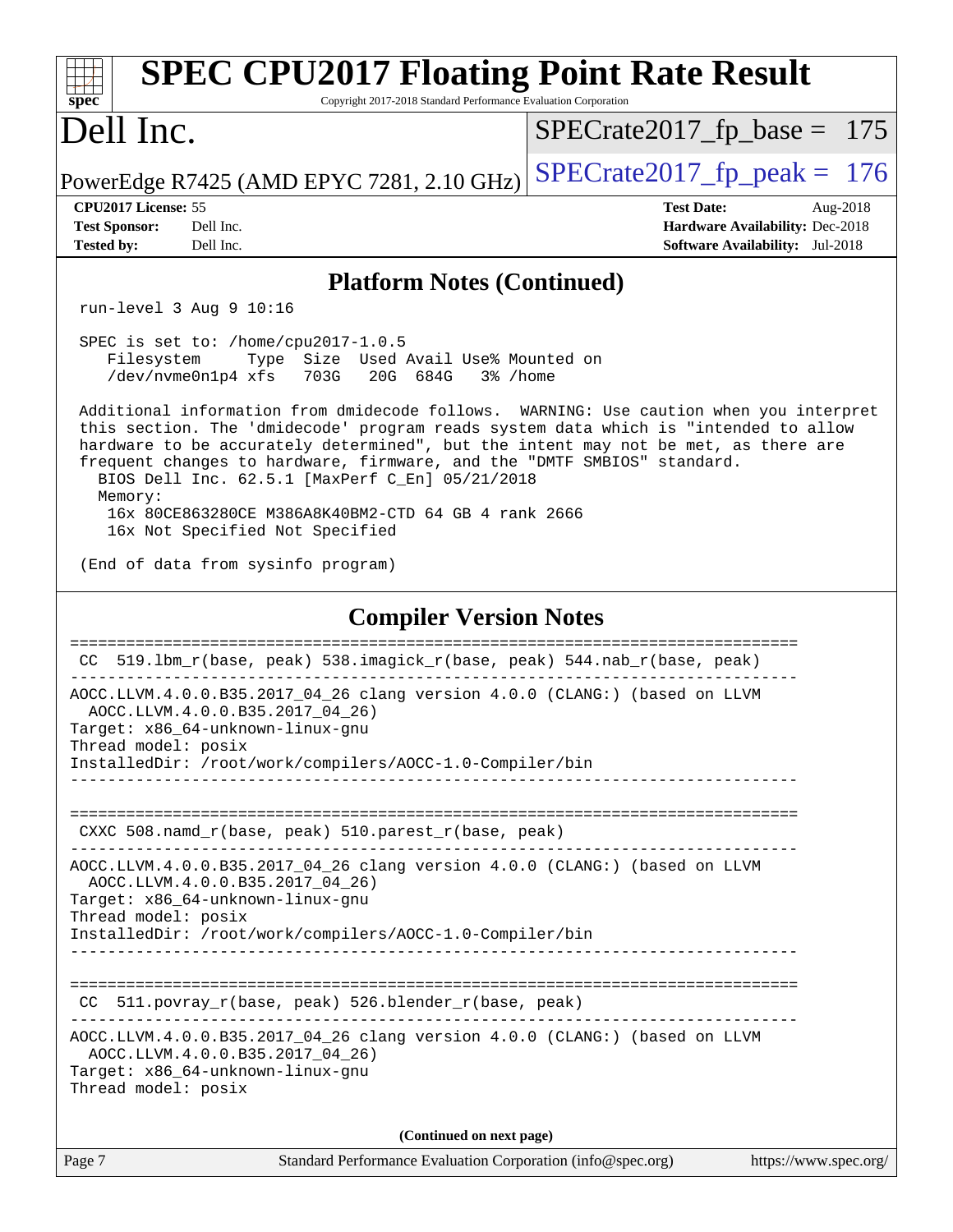#### **[spec](http://www.spec.org/) [SPEC CPU2017 Floating Point Rate Result](http://www.spec.org/auto/cpu2017/Docs/result-fields.html#SPECCPU2017FloatingPointRateResult)** Copyright 2017-2018 Standard Performance Evaluation Corporation Dell Inc. PowerEdge R7425 (AMD EPYC 7281, 2.10 GHz)  $\left|$  [SPECrate2017\\_fp\\_peak =](http://www.spec.org/auto/cpu2017/Docs/result-fields.html#SPECrate2017fppeak) 176 [SPECrate2017\\_fp\\_base =](http://www.spec.org/auto/cpu2017/Docs/result-fields.html#SPECrate2017fpbase) 175 **[CPU2017 License:](http://www.spec.org/auto/cpu2017/Docs/result-fields.html#CPU2017License)** 55 **[Test Date:](http://www.spec.org/auto/cpu2017/Docs/result-fields.html#TestDate)** Aug-2018 **[Test Sponsor:](http://www.spec.org/auto/cpu2017/Docs/result-fields.html#TestSponsor)** Dell Inc. **[Hardware Availability:](http://www.spec.org/auto/cpu2017/Docs/result-fields.html#HardwareAvailability)** Dec-2018 **[Tested by:](http://www.spec.org/auto/cpu2017/Docs/result-fields.html#Testedby)** Dell Inc. **[Software Availability:](http://www.spec.org/auto/cpu2017/Docs/result-fields.html#SoftwareAvailability)** Jul-2018 **[Compiler Version Notes \(Continued\)](http://www.spec.org/auto/cpu2017/Docs/result-fields.html#CompilerVersionNotes)** InstalledDir: /root/work/compilers/AOCC-1.0-Compiler/bin AOCC.LLVM.4.0.0.B35.2017\_04\_26 clang version 4.0.0 (CLANG:) (based on LLVM AOCC.LLVM.4.0.0.B35.2017\_04\_26) Target: x86\_64-unknown-linux-gnu Thread model: posix InstalledDir: /root/work/compilers/AOCC-1.0-Compiler/bin ------------------------------------------------------------------------------ ============================================================================== FC 507.cactuBSSN\_r(base, peak) AOCC.LLVM.4.0.0.B35.2017\_04\_26 clang version 4.0.0 (CLANG:) (based on LLVM AOCC.LLVM.4.0.0.B35.2017\_04\_26) Target: x86\_64-unknown-linux-gnu Thread model: posix InstalledDir: /root/work/compilers/AOCC-1.0-Compiler/bin AOCC.LLVM.4.0.0.B35.2017\_04\_26 clang version 4.0.0 (CLANG:) (based on LLVM AOCC.LLVM.4.0.0.B35.2017\_04\_26) Target: x86\_64-unknown-linux-gnu Thread model: posix InstalledDir: /root/work/compilers/AOCC-1.0-Compiler/bin GNU Fortran (GCC) 4.8.2 Copyright (C) 2013 Free Software Foundation, Inc. GNU Fortran comes with NO WARRANTY, to the extent permitted by law.

You may redistribute copies of GNU Fortran under the terms of the GNU General Public License.

For more information about these matters, see the file named COPYING ------------------------------------------------------------------------------

============================================================================== FC 503.bwaves\_r(base, peak) 549.fotonik3d\_r(base, peak) 554.roms\_r(base, peak)

------------------------------------------------------------------------------ GNU Fortran (GCC) 4.8.2 Copyright (C) 2013 Free Software Foundation, Inc. GNU Fortran comes with NO WARRANTY, to the extent permitted by law. You may redistribute copies of GNU Fortran under the terms of the GNU General Public License. For more information about these matters, see the file named COPYING ------------------------------------------------------------------------------

============================================================================== CC 521.wrf\_r(base, peak) 527.cam4\_r(base, peak)

------------------------------------------------------------------------------

GNU Fortran (GCC) 4.8.2 Copyright (C) 2013 Free Software Foundation, Inc. GNU Fortran comes with NO WARRANTY, to the extent permitted by law.

**(Continued on next page)**

Page 8 Standard Performance Evaluation Corporation [\(info@spec.org\)](mailto:info@spec.org) <https://www.spec.org/>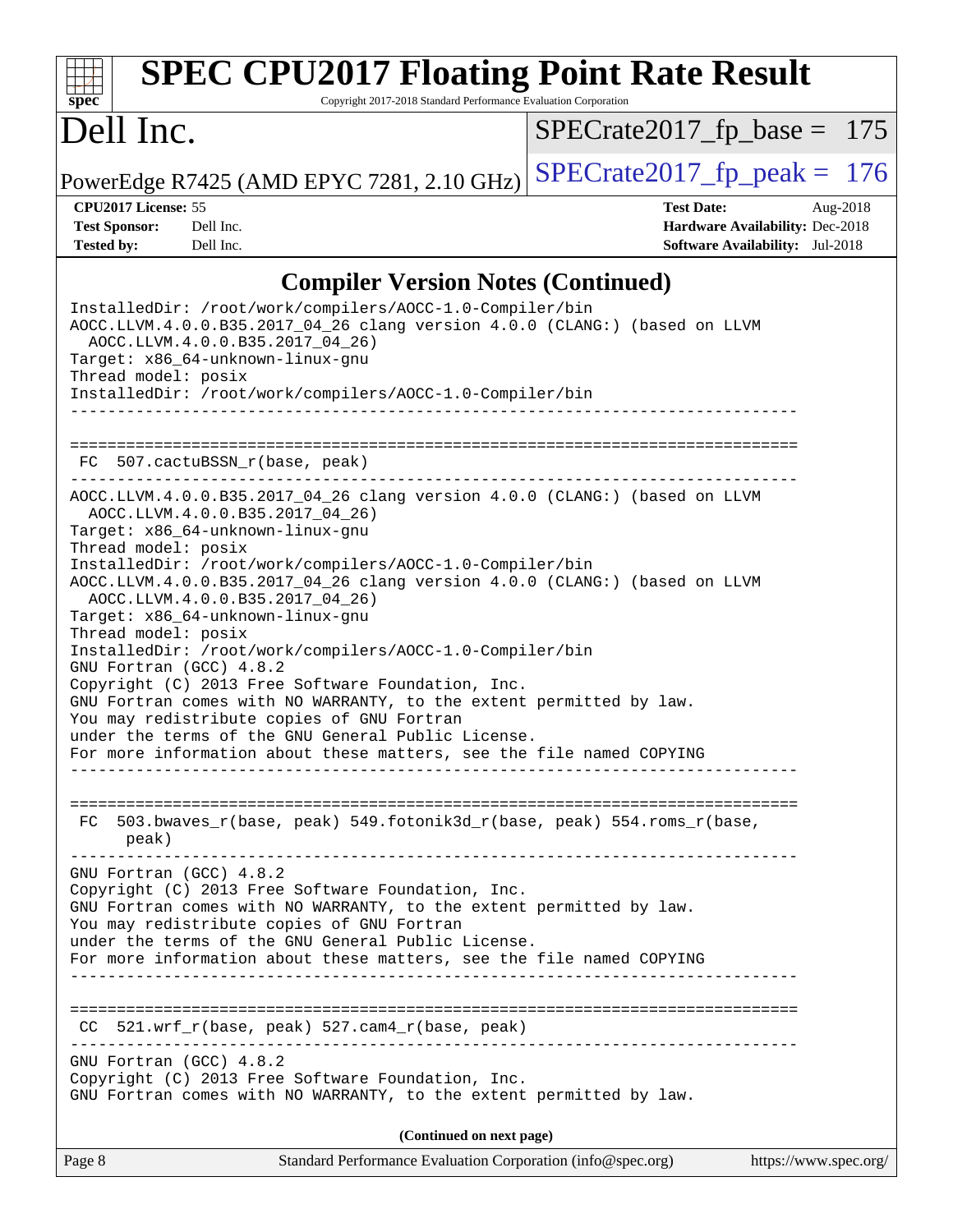#### **[spec](http://www.spec.org/) [SPEC CPU2017 Floating Point Rate Result](http://www.spec.org/auto/cpu2017/Docs/result-fields.html#SPECCPU2017FloatingPointRateResult)** Copyright 2017-2018 Standard Performance Evaluation Corporation Dell Inc. PowerEdge R7425 (AMD EPYC 7281, 2.10 GHz)  $\left|$  [SPECrate2017\\_fp\\_peak =](http://www.spec.org/auto/cpu2017/Docs/result-fields.html#SPECrate2017fppeak) 176 [SPECrate2017\\_fp\\_base =](http://www.spec.org/auto/cpu2017/Docs/result-fields.html#SPECrate2017fpbase) 175 **[CPU2017 License:](http://www.spec.org/auto/cpu2017/Docs/result-fields.html#CPU2017License)** 55 **[Test Date:](http://www.spec.org/auto/cpu2017/Docs/result-fields.html#TestDate)** Aug-2018 **[Test Sponsor:](http://www.spec.org/auto/cpu2017/Docs/result-fields.html#TestSponsor)** Dell Inc. **[Hardware Availability:](http://www.spec.org/auto/cpu2017/Docs/result-fields.html#HardwareAvailability)** Dec-2018 **[Tested by:](http://www.spec.org/auto/cpu2017/Docs/result-fields.html#Testedby)** Dell Inc. **[Software Availability:](http://www.spec.org/auto/cpu2017/Docs/result-fields.html#SoftwareAvailability)** Jul-2018 **[Compiler Version Notes \(Continued\)](http://www.spec.org/auto/cpu2017/Docs/result-fields.html#CompilerVersionNotes)**

You may redistribute copies of GNU Fortran under the terms of the GNU General Public License. For more information about these matters, see the file named COPYING AOCC.LLVM.4.0.0.B35.2017\_04\_26 clang version 4.0.0 (CLANG:) (based on LLVM AOCC.LLVM.4.0.0.B35.2017\_04\_26) Target: x86\_64-unknown-linux-gnu Thread model: posix InstalledDir: /root/work/compilers/AOCC-1.0-Compiler/bin ------------------------------------------------------------------------------

### **[Base Compiler Invocation](http://www.spec.org/auto/cpu2017/Docs/result-fields.html#BaseCompilerInvocation)**

[C benchmarks](http://www.spec.org/auto/cpu2017/Docs/result-fields.html#Cbenchmarks): [clang](http://www.spec.org/cpu2017/results/res2018q4/cpu2017-20181029-09367.flags.html#user_CCbase_Fclang3_a68b77bfed473bd9cdd22529af008e8306c2e3948617c8991604c1a2000ee4a73ef90dd8bc793e105fe4165a625d26dacbda4708d828ad19048918c071b363ec)

[C++ benchmarks:](http://www.spec.org/auto/cpu2017/Docs/result-fields.html#CXXbenchmarks) [clang++](http://www.spec.org/cpu2017/results/res2018q4/cpu2017-20181029-09367.flags.html#user_CXXbase_Fclang3_57a48582e5be507d19b2527b3e7d4f85d9b8669ffc9a8a0dbb9bcf949a918a58bbab411e0c4d14a3922022a3e425a90db94042683824c1806feff4324ca1000d)

[Fortran benchmarks](http://www.spec.org/auto/cpu2017/Docs/result-fields.html#Fortranbenchmarks): [clang](http://www.spec.org/cpu2017/results/res2018q4/cpu2017-20181029-09367.flags.html#user_FCbase_Fclang3_a68b77bfed473bd9cdd22529af008e8306c2e3948617c8991604c1a2000ee4a73ef90dd8bc793e105fe4165a625d26dacbda4708d828ad19048918c071b363ec) [gfortran](http://www.spec.org/cpu2017/results/res2018q4/cpu2017-20181029-09367.flags.html#user_FCbase_aocc-gfortran_128c91a56d61ddb07404721e65b8f9498c31a443dacbd3b7f212891090eca86e2d099b520f75b99e9e8ac4fdec01f4d15f0b65e47123ec4c42b0759045731a1f)

[Benchmarks using both Fortran and C](http://www.spec.org/auto/cpu2017/Docs/result-fields.html#BenchmarksusingbothFortranandC): [clang](http://www.spec.org/cpu2017/results/res2018q4/cpu2017-20181029-09367.flags.html#user_CC_FCbase_Fclang3_a68b77bfed473bd9cdd22529af008e8306c2e3948617c8991604c1a2000ee4a73ef90dd8bc793e105fe4165a625d26dacbda4708d828ad19048918c071b363ec) [gfortran](http://www.spec.org/cpu2017/results/res2018q4/cpu2017-20181029-09367.flags.html#user_CC_FCbase_aocc-gfortran_128c91a56d61ddb07404721e65b8f9498c31a443dacbd3b7f212891090eca86e2d099b520f75b99e9e8ac4fdec01f4d15f0b65e47123ec4c42b0759045731a1f)

[Benchmarks using both C and C++](http://www.spec.org/auto/cpu2017/Docs/result-fields.html#BenchmarksusingbothCandCXX): [clang++](http://www.spec.org/cpu2017/results/res2018q4/cpu2017-20181029-09367.flags.html#user_CC_CXXbase_Fclang3_57a48582e5be507d19b2527b3e7d4f85d9b8669ffc9a8a0dbb9bcf949a918a58bbab411e0c4d14a3922022a3e425a90db94042683824c1806feff4324ca1000d) [clang](http://www.spec.org/cpu2017/results/res2018q4/cpu2017-20181029-09367.flags.html#user_CC_CXXbase_Fclang3_a68b77bfed473bd9cdd22529af008e8306c2e3948617c8991604c1a2000ee4a73ef90dd8bc793e105fe4165a625d26dacbda4708d828ad19048918c071b363ec)

[Benchmarks using Fortran, C, and C++:](http://www.spec.org/auto/cpu2017/Docs/result-fields.html#BenchmarksusingFortranCandCXX) [clang++](http://www.spec.org/cpu2017/results/res2018q4/cpu2017-20181029-09367.flags.html#user_CC_CXX_FCbase_Fclang3_57a48582e5be507d19b2527b3e7d4f85d9b8669ffc9a8a0dbb9bcf949a918a58bbab411e0c4d14a3922022a3e425a90db94042683824c1806feff4324ca1000d) [clang](http://www.spec.org/cpu2017/results/res2018q4/cpu2017-20181029-09367.flags.html#user_CC_CXX_FCbase_Fclang3_a68b77bfed473bd9cdd22529af008e8306c2e3948617c8991604c1a2000ee4a73ef90dd8bc793e105fe4165a625d26dacbda4708d828ad19048918c071b363ec) [gfortran](http://www.spec.org/cpu2017/results/res2018q4/cpu2017-20181029-09367.flags.html#user_CC_CXX_FCbase_aocc-gfortran_128c91a56d61ddb07404721e65b8f9498c31a443dacbd3b7f212891090eca86e2d099b520f75b99e9e8ac4fdec01f4d15f0b65e47123ec4c42b0759045731a1f)

# **[Base Portability Flags](http://www.spec.org/auto/cpu2017/Docs/result-fields.html#BasePortabilityFlags)**

 503.bwaves\_r: [-DSPEC\\_LP64](http://www.spec.org/cpu2017/results/res2018q4/cpu2017-20181029-09367.flags.html#suite_baseEXTRA_PORTABILITY503_bwaves_r_DSPEC_LP64) 507.cactuBSSN\_r: [-DSPEC\\_LP64](http://www.spec.org/cpu2017/results/res2018q4/cpu2017-20181029-09367.flags.html#suite_baseEXTRA_PORTABILITY507_cactuBSSN_r_DSPEC_LP64) 508.namd\_r: [-DSPEC\\_LP64](http://www.spec.org/cpu2017/results/res2018q4/cpu2017-20181029-09367.flags.html#suite_baseEXTRA_PORTABILITY508_namd_r_DSPEC_LP64) 510.parest\_r: [-DSPEC\\_LP64](http://www.spec.org/cpu2017/results/res2018q4/cpu2017-20181029-09367.flags.html#suite_baseEXTRA_PORTABILITY510_parest_r_DSPEC_LP64) 511.povray\_r: [-DSPEC\\_LP64](http://www.spec.org/cpu2017/results/res2018q4/cpu2017-20181029-09367.flags.html#suite_baseEXTRA_PORTABILITY511_povray_r_DSPEC_LP64) 519.lbm\_r: [-DSPEC\\_LP64](http://www.spec.org/cpu2017/results/res2018q4/cpu2017-20181029-09367.flags.html#suite_baseEXTRA_PORTABILITY519_lbm_r_DSPEC_LP64) 521.wrf\_r: [-DSPEC\\_CASE\\_FLAG](http://www.spec.org/cpu2017/results/res2018q4/cpu2017-20181029-09367.flags.html#b521.wrf_r_baseCPORTABILITY_DSPEC_CASE_FLAG) [-fconvert=big-endian](http://www.spec.org/cpu2017/results/res2018q4/cpu2017-20181029-09367.flags.html#user_baseFPORTABILITY521_wrf_r_F-fconvert) [-DSPEC\\_LP64](http://www.spec.org/cpu2017/results/res2018q4/cpu2017-20181029-09367.flags.html#suite_baseEXTRA_PORTABILITY521_wrf_r_DSPEC_LP64) 526.blender\_r: [-funsigned-char](http://www.spec.org/cpu2017/results/res2018q4/cpu2017-20181029-09367.flags.html#user_baseCPORTABILITY526_blender_r_F-funsigned-char) [-D\\_\\_BOOL\\_DEFINED](http://www.spec.org/cpu2017/results/res2018q4/cpu2017-20181029-09367.flags.html#b526.blender_r_baseCXXPORTABILITY_D__BOOL_DEFINED) [-DSPEC\\_LP64](http://www.spec.org/cpu2017/results/res2018q4/cpu2017-20181029-09367.flags.html#suite_baseEXTRA_PORTABILITY526_blender_r_DSPEC_LP64) 527.cam4\_r: [-DSPEC\\_CASE\\_FLAG](http://www.spec.org/cpu2017/results/res2018q4/cpu2017-20181029-09367.flags.html#b527.cam4_r_basePORTABILITY_DSPEC_CASE_FLAG) [-DSPEC\\_LP64](http://www.spec.org/cpu2017/results/res2018q4/cpu2017-20181029-09367.flags.html#suite_baseEXTRA_PORTABILITY527_cam4_r_DSPEC_LP64) 538.imagick\_r: [-DSPEC\\_LP64](http://www.spec.org/cpu2017/results/res2018q4/cpu2017-20181029-09367.flags.html#suite_baseEXTRA_PORTABILITY538_imagick_r_DSPEC_LP64) 544.nab\_r: [-DSPEC\\_LP64](http://www.spec.org/cpu2017/results/res2018q4/cpu2017-20181029-09367.flags.html#suite_baseEXTRA_PORTABILITY544_nab_r_DSPEC_LP64)

**(Continued on next page)**

Page 9 Standard Performance Evaluation Corporation [\(info@spec.org\)](mailto:info@spec.org) <https://www.spec.org/>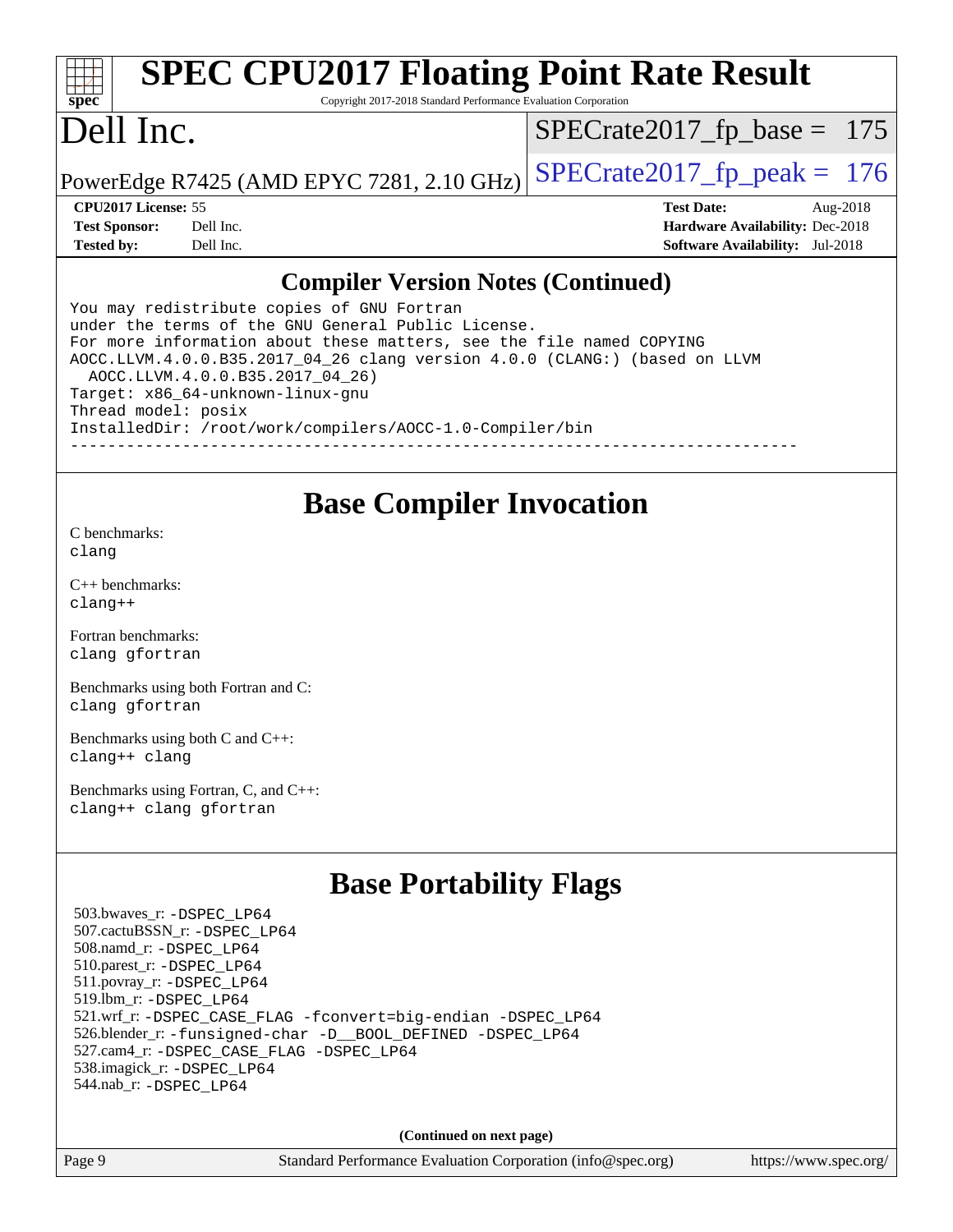#### **[spec](http://www.spec.org/) [SPEC CPU2017 Floating Point Rate Result](http://www.spec.org/auto/cpu2017/Docs/result-fields.html#SPECCPU2017FloatingPointRateResult)** Copyright 2017-2018 Standard Performance Evaluation Corporation Dell Inc. PowerEdge R7425 (AMD EPYC 7281, 2.10 GHz)  $\left|$  [SPECrate2017\\_fp\\_peak =](http://www.spec.org/auto/cpu2017/Docs/result-fields.html#SPECrate2017fppeak) 176 [SPECrate2017\\_fp\\_base =](http://www.spec.org/auto/cpu2017/Docs/result-fields.html#SPECrate2017fpbase) 175

**[CPU2017 License:](http://www.spec.org/auto/cpu2017/Docs/result-fields.html#CPU2017License)** 55 **[Test Date:](http://www.spec.org/auto/cpu2017/Docs/result-fields.html#TestDate)** Aug-2018 **[Test Sponsor:](http://www.spec.org/auto/cpu2017/Docs/result-fields.html#TestSponsor)** Dell Inc. **[Hardware Availability:](http://www.spec.org/auto/cpu2017/Docs/result-fields.html#HardwareAvailability)** Dec-2018 **[Tested by:](http://www.spec.org/auto/cpu2017/Docs/result-fields.html#Testedby)** Dell Inc. **[Software Availability:](http://www.spec.org/auto/cpu2017/Docs/result-fields.html#SoftwareAvailability)** Jul-2018

# **[Base Portability Flags \(Continued\)](http://www.spec.org/auto/cpu2017/Docs/result-fields.html#BasePortabilityFlags)**

 549.fotonik3d\_r: [-DSPEC\\_LP64](http://www.spec.org/cpu2017/results/res2018q4/cpu2017-20181029-09367.flags.html#suite_baseEXTRA_PORTABILITY549_fotonik3d_r_DSPEC_LP64) 554.roms\_r: [-DSPEC\\_LP64](http://www.spec.org/cpu2017/results/res2018q4/cpu2017-20181029-09367.flags.html#suite_baseEXTRA_PORTABILITY554_roms_r_DSPEC_LP64)

## **[Base Optimization Flags](http://www.spec.org/auto/cpu2017/Docs/result-fields.html#BaseOptimizationFlags)**

[C benchmarks](http://www.spec.org/auto/cpu2017/Docs/result-fields.html#Cbenchmarks):

[-flto](http://www.spec.org/cpu2017/results/res2018q4/cpu2017-20181029-09367.flags.html#user_CCbase_lto) [-Wl,-plugin-opt=-merge-constant](http://www.spec.org/cpu2017/results/res2018q4/cpu2017-20181029-09367.flags.html#user_CCbase_F-merge-constant_1d79771b5442061d9c8e05556c6b0c655e6c9e66f8c6936b0129d434b6acd2b1cf1b7cd2540d1570ff636111b08a6bc36e2e61fc34531f8ef7c1a34c57be1dbb) [-Wl,-plugin-opt=-lsr-in-nested-loop](http://www.spec.org/cpu2017/results/res2018q4/cpu2017-20181029-09367.flags.html#user_CCbase_lsr-in-nested-loop_1cff93fd95162f5e77640b5271e8bed680fb62b4a8d96fb8ab217ff3244646f1fbb342e31af83c263403bbf5249c7dc7732d5c86c3eab4cc8d32dcb7a6f33ca0) [-Wl,-plugin-opt=-disable-vect-cmp](http://www.spec.org/cpu2017/results/res2018q4/cpu2017-20181029-09367.flags.html#user_CCbase_disable-vect-cmp_1056b9a09b8ddc126e023b5f99ae33179ef568835465af9b7adeacf4b6480ff575c8aee439265bcfbcbf086f33f2fa5cca2bc4cf52b64c0cd2e10f6503cba02d) [-O3](http://www.spec.org/cpu2017/results/res2018q4/cpu2017-20181029-09367.flags.html#user_CCbase_F-O3) [-ffast-math](http://www.spec.org/cpu2017/results/res2018q4/cpu2017-20181029-09367.flags.html#user_CCbase_F-aocc-ffast-math_78dd175de6534c2005829757b9b0f2878e57b067cce6f7c443b2250ac68890960e2e1b320ca04b81ff7c62c6f87870ed05f06baf7875eea2990d38e3b73c71f1) [-march=znver1](http://www.spec.org/cpu2017/results/res2018q4/cpu2017-20181029-09367.flags.html#user_CCbase_F-march) [-fstruct-layout=2](http://www.spec.org/cpu2017/results/res2018q4/cpu2017-20181029-09367.flags.html#user_CCbase_F-fstruct-layout_a05ec02e17cdf7fe0c3950a6b005251b2b1e5e67af2b5298cf72714730c3d59ba290e75546b10aa22dac074c15ceaca36ae22c62cb51bcb2fbdc9dc4e7e222c4) [-mllvm -unroll-threshold=100](http://www.spec.org/cpu2017/results/res2018q4/cpu2017-20181029-09367.flags.html#user_CCbase_F-unroll-threshold_2755d0c78138845d361fa1543e3a063fffa198df9b3edf0cfb856bbc88a81e1769b12ac7a550c5d35197be55360db1a3f95a8d1304df999456cabf5120c45168) [-fremap-arrays](http://www.spec.org/cpu2017/results/res2018q4/cpu2017-20181029-09367.flags.html#user_CCbase_F-fremap-arrays) [-mno-avx2](http://www.spec.org/cpu2017/results/res2018q4/cpu2017-20181029-09367.flags.html#user_CCbase_F-mno-avx2) [-mllvm -inline-threshold=1000](http://www.spec.org/cpu2017/results/res2018q4/cpu2017-20181029-09367.flags.html#user_CCbase_inline-threshold_b7832241b0a6397e4ecdbaf0eb7defdc10f885c2a282fa3240fdc99844d543fda39cf8a4a9dccf68cf19b5438ac3b455264f478df15da0f4988afa40d8243bab) [-mllvm -disable-vect-cmp](http://www.spec.org/cpu2017/results/res2018q4/cpu2017-20181029-09367.flags.html#user_CCbase_disable-vect-cmp_d995c9eb800469498c6893dc847c54c903d59847b18cb2ac22011b9af7010c96d2d48d3c6b41246fe86945001509aa4dc528afb61cb238fd3b256a31781ea0cf) [-z muldefs](http://www.spec.org/cpu2017/results/res2018q4/cpu2017-20181029-09367.flags.html#user_CCbase_F-z-muldefs) [-ljemalloc](http://www.spec.org/cpu2017/results/res2018q4/cpu2017-20181029-09367.flags.html#user_CCbase_jemalloc-lib_d1249b907c500fa1c0672f44f562e3d0f79738ae9e3c4a9c376d49f265a04b9c99b167ecedbf6711b3085be911c67ff61f150a17b3472be731631ba4d0471706)

[C++ benchmarks:](http://www.spec.org/auto/cpu2017/Docs/result-fields.html#CXXbenchmarks)

```
-flto -Wl,-plugin-opt=-merge-constant
-Wl,-plugin-opt=-lsr-in-nested-loop -Wl,-plugin-opt=-disable-vect-cmp
-O3 -march=znver1 -mllvm -unroll-threshold=100 -finline-aggressive
-fremap-arrays -mllvm -inline-threshold=1000 -mllvm -disable-vect-cmp
-z muldefs -ljemalloc
```
[Fortran benchmarks](http://www.spec.org/auto/cpu2017/Docs/result-fields.html#Fortranbenchmarks):

[-flto](http://www.spec.org/cpu2017/results/res2018q4/cpu2017-20181029-09367.flags.html#user_FCbase_lto) [-Wl,-plugin-opt=-merge-constant](http://www.spec.org/cpu2017/results/res2018q4/cpu2017-20181029-09367.flags.html#user_FCbase_F-merge-constant_1d79771b5442061d9c8e05556c6b0c655e6c9e66f8c6936b0129d434b6acd2b1cf1b7cd2540d1570ff636111b08a6bc36e2e61fc34531f8ef7c1a34c57be1dbb) [-Wl,-plugin-opt=-lsr-in-nested-loop](http://www.spec.org/cpu2017/results/res2018q4/cpu2017-20181029-09367.flags.html#user_FCbase_lsr-in-nested-loop_1cff93fd95162f5e77640b5271e8bed680fb62b4a8d96fb8ab217ff3244646f1fbb342e31af83c263403bbf5249c7dc7732d5c86c3eab4cc8d32dcb7a6f33ca0) [-Wl,-plugin-opt=-disable-vect-cmp](http://www.spec.org/cpu2017/results/res2018q4/cpu2017-20181029-09367.flags.html#user_FCbase_disable-vect-cmp_1056b9a09b8ddc126e023b5f99ae33179ef568835465af9b7adeacf4b6480ff575c8aee439265bcfbcbf086f33f2fa5cca2bc4cf52b64c0cd2e10f6503cba02d) [-O3](http://www.spec.org/cpu2017/results/res2018q4/cpu2017-20181029-09367.flags.html#user_FCbase_F-O3) [-mavx](http://www.spec.org/cpu2017/results/res2018q4/cpu2017-20181029-09367.flags.html#user_FCbase_F-mavx) [-madx](http://www.spec.org/cpu2017/results/res2018q4/cpu2017-20181029-09367.flags.html#user_FCbase_F-madx) [-funroll-loops](http://www.spec.org/cpu2017/results/res2018q4/cpu2017-20181029-09367.flags.html#user_FCbase_aocc-funroll-loops) [-ffast-math](http://www.spec.org/cpu2017/results/res2018q4/cpu2017-20181029-09367.flags.html#user_FCbase_F-aocc-ffast-math_78dd175de6534c2005829757b9b0f2878e57b067cce6f7c443b2250ac68890960e2e1b320ca04b81ff7c62c6f87870ed05f06baf7875eea2990d38e3b73c71f1) [-z muldefs](http://www.spec.org/cpu2017/results/res2018q4/cpu2017-20181029-09367.flags.html#user_FCbase_F-z-muldefs) [-fplugin=dragonegg.so](http://www.spec.org/cpu2017/results/res2018q4/cpu2017-20181029-09367.flags.html#user_FCbase_F-fpluginDragonEgg) [-fplugin-arg-dragonegg-llvm-option=-merge-constant](http://www.spec.org/cpu2017/results/res2018q4/cpu2017-20181029-09367.flags.html#user_FCbase_F-merge-constant_37fd66d07a4fbae8f1b816e843c3ed1ebaa48f794b65ea8be746a1880566a3d23eba4a3c37b5c024650311adcf9247c62af28144803b3729b14be14423fa5142) [-fplugin-arg-dragonegg-llvm-option=-disable-vect-cmp](http://www.spec.org/cpu2017/results/res2018q4/cpu2017-20181029-09367.flags.html#user_FCbase_disable-vect-cmp_d119dd6f96524d64dc477d5e6a72268aebe046b42f767098038bf7530fc0cc546dd329b2376104fde185baca14f7365ef86ccd3ff602b57a7839de005478f594) [-ljemalloc](http://www.spec.org/cpu2017/results/res2018q4/cpu2017-20181029-09367.flags.html#user_FCbase_jemalloc-lib_d1249b907c500fa1c0672f44f562e3d0f79738ae9e3c4a9c376d49f265a04b9c99b167ecedbf6711b3085be911c67ff61f150a17b3472be731631ba4d0471706) [-lgfortran](http://www.spec.org/cpu2017/results/res2018q4/cpu2017-20181029-09367.flags.html#user_FCbase_F-lgfortran) [-lamdlibm](http://www.spec.org/cpu2017/results/res2018q4/cpu2017-20181029-09367.flags.html#user_FCbase_F-lamdlibm)

[Benchmarks using both Fortran and C](http://www.spec.org/auto/cpu2017/Docs/result-fields.html#BenchmarksusingbothFortranandC):

[-flto](http://www.spec.org/cpu2017/results/res2018q4/cpu2017-20181029-09367.flags.html#user_CC_FCbase_lto) [-Wl,-plugin-opt=-merge-constant](http://www.spec.org/cpu2017/results/res2018q4/cpu2017-20181029-09367.flags.html#user_CC_FCbase_F-merge-constant_1d79771b5442061d9c8e05556c6b0c655e6c9e66f8c6936b0129d434b6acd2b1cf1b7cd2540d1570ff636111b08a6bc36e2e61fc34531f8ef7c1a34c57be1dbb) [-Wl,-plugin-opt=-lsr-in-nested-loop](http://www.spec.org/cpu2017/results/res2018q4/cpu2017-20181029-09367.flags.html#user_CC_FCbase_lsr-in-nested-loop_1cff93fd95162f5e77640b5271e8bed680fb62b4a8d96fb8ab217ff3244646f1fbb342e31af83c263403bbf5249c7dc7732d5c86c3eab4cc8d32dcb7a6f33ca0) [-Wl,-plugin-opt=-disable-vect-cmp](http://www.spec.org/cpu2017/results/res2018q4/cpu2017-20181029-09367.flags.html#user_CC_FCbase_disable-vect-cmp_1056b9a09b8ddc126e023b5f99ae33179ef568835465af9b7adeacf4b6480ff575c8aee439265bcfbcbf086f33f2fa5cca2bc4cf52b64c0cd2e10f6503cba02d) [-O3](http://www.spec.org/cpu2017/results/res2018q4/cpu2017-20181029-09367.flags.html#user_CC_FCbase_F-O3) [-ffast-math](http://www.spec.org/cpu2017/results/res2018q4/cpu2017-20181029-09367.flags.html#user_CC_FCbase_F-aocc-ffast-math_78dd175de6534c2005829757b9b0f2878e57b067cce6f7c443b2250ac68890960e2e1b320ca04b81ff7c62c6f87870ed05f06baf7875eea2990d38e3b73c71f1) [-march=znver1](http://www.spec.org/cpu2017/results/res2018q4/cpu2017-20181029-09367.flags.html#user_CC_FCbase_F-march) [-fstruct-layout=2](http://www.spec.org/cpu2017/results/res2018q4/cpu2017-20181029-09367.flags.html#user_CC_FCbase_F-fstruct-layout_a05ec02e17cdf7fe0c3950a6b005251b2b1e5e67af2b5298cf72714730c3d59ba290e75546b10aa22dac074c15ceaca36ae22c62cb51bcb2fbdc9dc4e7e222c4) [-mllvm -unroll-threshold=100](http://www.spec.org/cpu2017/results/res2018q4/cpu2017-20181029-09367.flags.html#user_CC_FCbase_F-unroll-threshold_2755d0c78138845d361fa1543e3a063fffa198df9b3edf0cfb856bbc88a81e1769b12ac7a550c5d35197be55360db1a3f95a8d1304df999456cabf5120c45168) [-fremap-arrays](http://www.spec.org/cpu2017/results/res2018q4/cpu2017-20181029-09367.flags.html#user_CC_FCbase_F-fremap-arrays) [-mno-avx2](http://www.spec.org/cpu2017/results/res2018q4/cpu2017-20181029-09367.flags.html#user_CC_FCbase_F-mno-avx2) [-mllvm -inline-threshold=1000](http://www.spec.org/cpu2017/results/res2018q4/cpu2017-20181029-09367.flags.html#user_CC_FCbase_inline-threshold_b7832241b0a6397e4ecdbaf0eb7defdc10f885c2a282fa3240fdc99844d543fda39cf8a4a9dccf68cf19b5438ac3b455264f478df15da0f4988afa40d8243bab) [-mllvm -disable-vect-cmp](http://www.spec.org/cpu2017/results/res2018q4/cpu2017-20181029-09367.flags.html#user_CC_FCbase_disable-vect-cmp_d995c9eb800469498c6893dc847c54c903d59847b18cb2ac22011b9af7010c96d2d48d3c6b41246fe86945001509aa4dc528afb61cb238fd3b256a31781ea0cf) [-mavx](http://www.spec.org/cpu2017/results/res2018q4/cpu2017-20181029-09367.flags.html#user_CC_FCbase_F-mavx) [-madx](http://www.spec.org/cpu2017/results/res2018q4/cpu2017-20181029-09367.flags.html#user_CC_FCbase_F-madx) [-funroll-loops](http://www.spec.org/cpu2017/results/res2018q4/cpu2017-20181029-09367.flags.html#user_CC_FCbase_aocc-funroll-loops) [-z muldefs](http://www.spec.org/cpu2017/results/res2018q4/cpu2017-20181029-09367.flags.html#user_CC_FCbase_F-z-muldefs) [-fplugin=dragonegg.so](http://www.spec.org/cpu2017/results/res2018q4/cpu2017-20181029-09367.flags.html#user_CC_FCbase_F-fpluginDragonEgg) [-fplugin-arg-dragonegg-llvm-option=-merge-constant](http://www.spec.org/cpu2017/results/res2018q4/cpu2017-20181029-09367.flags.html#user_CC_FCbase_F-merge-constant_37fd66d07a4fbae8f1b816e843c3ed1ebaa48f794b65ea8be746a1880566a3d23eba4a3c37b5c024650311adcf9247c62af28144803b3729b14be14423fa5142) [-fplugin-arg-dragonegg-llvm-option=-disable-vect-cmp](http://www.spec.org/cpu2017/results/res2018q4/cpu2017-20181029-09367.flags.html#user_CC_FCbase_disable-vect-cmp_d119dd6f96524d64dc477d5e6a72268aebe046b42f767098038bf7530fc0cc546dd329b2376104fde185baca14f7365ef86ccd3ff602b57a7839de005478f594) [-ljemalloc](http://www.spec.org/cpu2017/results/res2018q4/cpu2017-20181029-09367.flags.html#user_CC_FCbase_jemalloc-lib_d1249b907c500fa1c0672f44f562e3d0f79738ae9e3c4a9c376d49f265a04b9c99b167ecedbf6711b3085be911c67ff61f150a17b3472be731631ba4d0471706) [-lgfortran](http://www.spec.org/cpu2017/results/res2018q4/cpu2017-20181029-09367.flags.html#user_CC_FCbase_F-lgfortran) [-lamdlibm](http://www.spec.org/cpu2017/results/res2018q4/cpu2017-20181029-09367.flags.html#user_CC_FCbase_F-lamdlibm)

[Benchmarks using both C and C++](http://www.spec.org/auto/cpu2017/Docs/result-fields.html#BenchmarksusingbothCandCXX): [-flto](http://www.spec.org/cpu2017/results/res2018q4/cpu2017-20181029-09367.flags.html#user_CC_CXXbase_lto) [-Wl,-plugin-opt=-merge-constant](http://www.spec.org/cpu2017/results/res2018q4/cpu2017-20181029-09367.flags.html#user_CC_CXXbase_F-merge-constant_1d79771b5442061d9c8e05556c6b0c655e6c9e66f8c6936b0129d434b6acd2b1cf1b7cd2540d1570ff636111b08a6bc36e2e61fc34531f8ef7c1a34c57be1dbb) [-Wl,-plugin-opt=-lsr-in-nested-loop](http://www.spec.org/cpu2017/results/res2018q4/cpu2017-20181029-09367.flags.html#user_CC_CXXbase_lsr-in-nested-loop_1cff93fd95162f5e77640b5271e8bed680fb62b4a8d96fb8ab217ff3244646f1fbb342e31af83c263403bbf5249c7dc7732d5c86c3eab4cc8d32dcb7a6f33ca0) [-Wl,-plugin-opt=-disable-vect-cmp](http://www.spec.org/cpu2017/results/res2018q4/cpu2017-20181029-09367.flags.html#user_CC_CXXbase_disable-vect-cmp_1056b9a09b8ddc126e023b5f99ae33179ef568835465af9b7adeacf4b6480ff575c8aee439265bcfbcbf086f33f2fa5cca2bc4cf52b64c0cd2e10f6503cba02d) [-O3](http://www.spec.org/cpu2017/results/res2018q4/cpu2017-20181029-09367.flags.html#user_CC_CXXbase_F-O3) [-ffast-math](http://www.spec.org/cpu2017/results/res2018q4/cpu2017-20181029-09367.flags.html#user_CC_CXXbase_F-aocc-ffast-math_78dd175de6534c2005829757b9b0f2878e57b067cce6f7c443b2250ac68890960e2e1b320ca04b81ff7c62c6f87870ed05f06baf7875eea2990d38e3b73c71f1) [-march=znver1](http://www.spec.org/cpu2017/results/res2018q4/cpu2017-20181029-09367.flags.html#user_CC_CXXbase_F-march) [-fstruct-layout=2](http://www.spec.org/cpu2017/results/res2018q4/cpu2017-20181029-09367.flags.html#user_CC_CXXbase_F-fstruct-layout_a05ec02e17cdf7fe0c3950a6b005251b2b1e5e67af2b5298cf72714730c3d59ba290e75546b10aa22dac074c15ceaca36ae22c62cb51bcb2fbdc9dc4e7e222c4) [-mllvm -unroll-threshold=100](http://www.spec.org/cpu2017/results/res2018q4/cpu2017-20181029-09367.flags.html#user_CC_CXXbase_F-unroll-threshold_2755d0c78138845d361fa1543e3a063fffa198df9b3edf0cfb856bbc88a81e1769b12ac7a550c5d35197be55360db1a3f95a8d1304df999456cabf5120c45168) [-fremap-arrays](http://www.spec.org/cpu2017/results/res2018q4/cpu2017-20181029-09367.flags.html#user_CC_CXXbase_F-fremap-arrays) [-mno-avx2](http://www.spec.org/cpu2017/results/res2018q4/cpu2017-20181029-09367.flags.html#user_CC_CXXbase_F-mno-avx2)

**(Continued on next page)**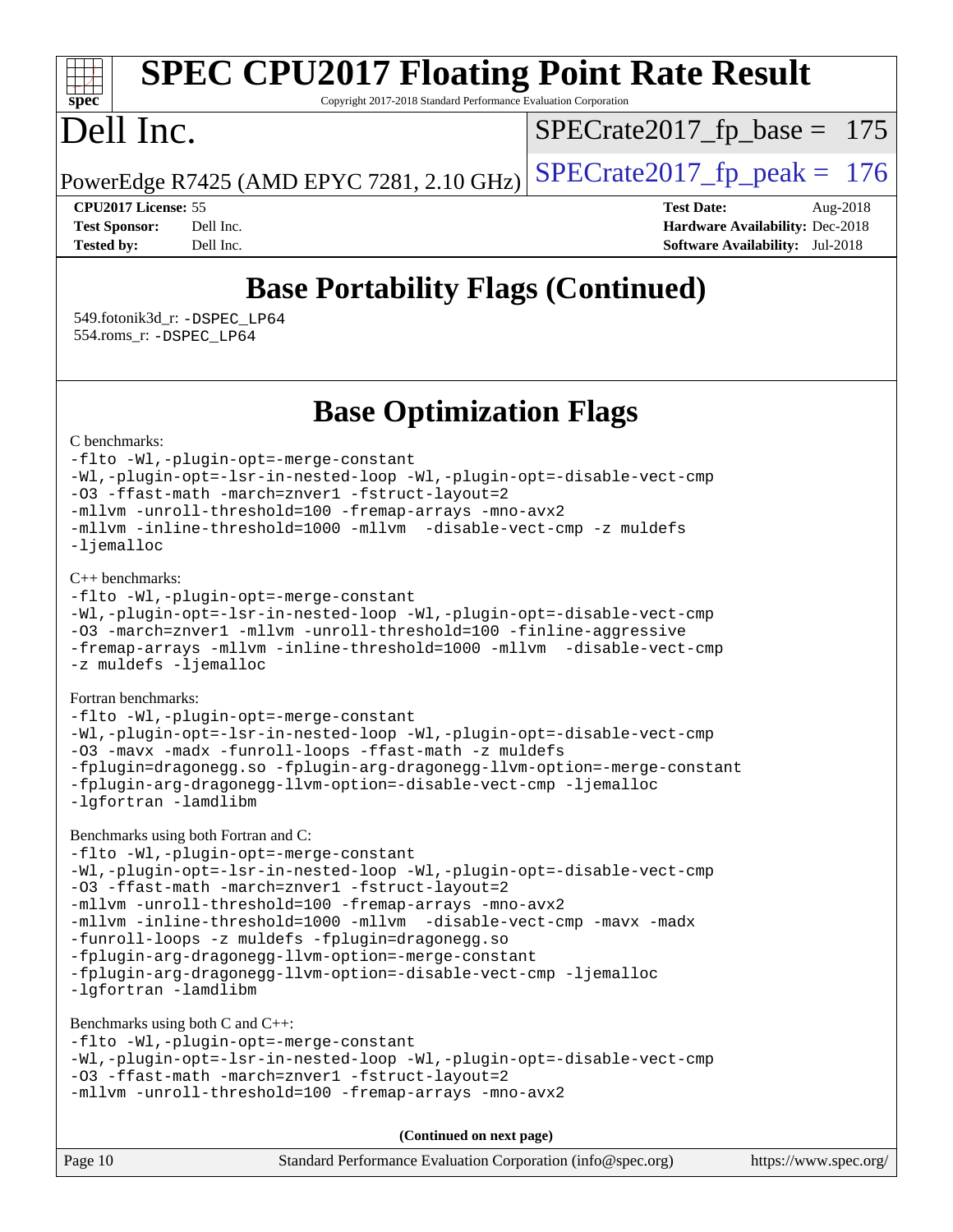| <b>SPEC CPU2017 Floating Point Rate Result</b><br>Spec<br>Copyright 2017-2018 Standard Performance Evaluation Corporation                                                                                                                                                                                                                                                        |                                           |                                        |  |  |  |  |
|----------------------------------------------------------------------------------------------------------------------------------------------------------------------------------------------------------------------------------------------------------------------------------------------------------------------------------------------------------------------------------|-------------------------------------------|----------------------------------------|--|--|--|--|
| Dell Inc.                                                                                                                                                                                                                                                                                                                                                                        |                                           | $SPECrate2017_fp\_base = 175$          |  |  |  |  |
|                                                                                                                                                                                                                                                                                                                                                                                  | PowerEdge R7425 (AMD EPYC 7281, 2.10 GHz) | $SPECrate2017fp peak = 176$            |  |  |  |  |
| <b>CPU2017 License: 55</b>                                                                                                                                                                                                                                                                                                                                                       |                                           | <b>Test Date:</b><br>Aug-2018          |  |  |  |  |
| <b>Test Sponsor:</b>                                                                                                                                                                                                                                                                                                                                                             | Dell Inc.                                 | Hardware Availability: Dec-2018        |  |  |  |  |
| <b>Tested by:</b>                                                                                                                                                                                                                                                                                                                                                                | Dell Inc.                                 | <b>Software Availability:</b> Jul-2018 |  |  |  |  |
| <b>Base Optimization Flags (Continued)</b><br>$\mathbf{1}$ $\mathbf{1}$ $\mathbf{2}$ $\mathbf{1}$ $\mathbf{3}$ $\mathbf{1}$ $\mathbf{2}$ $\mathbf{3}$ $\mathbf{3}$ $\mathbf{4}$ $\mathbf{5}$ $\mathbf{5}$ $\mathbf{6}$ $\mathbf{1}$ $\mathbf{5}$ $\mathbf{1}$ $\mathbf{1}$ $\mathbf{1}$ $\mathbf{1}$ $\mathbf{1}$ $\mathbf{1}$ $\mathbf{1}$ $\mathbf{1}$ $\mathbf{1}$ $\mathbf{$ |                                           |                                        |  |  |  |  |

[Benchmarks using both C and C++](http://www.spec.org/auto/cpu2017/Docs/result-fields.html#BenchmarksusingbothCandCXX) (continued): [-mllvm -inline-threshold=1000](http://www.spec.org/cpu2017/results/res2018q4/cpu2017-20181029-09367.flags.html#user_CC_CXXbase_inline-threshold_b7832241b0a6397e4ecdbaf0eb7defdc10f885c2a282fa3240fdc99844d543fda39cf8a4a9dccf68cf19b5438ac3b455264f478df15da0f4988afa40d8243bab) [-mllvm -disable-vect-cmp](http://www.spec.org/cpu2017/results/res2018q4/cpu2017-20181029-09367.flags.html#user_CC_CXXbase_disable-vect-cmp_d995c9eb800469498c6893dc847c54c903d59847b18cb2ac22011b9af7010c96d2d48d3c6b41246fe86945001509aa4dc528afb61cb238fd3b256a31781ea0cf) [-finline-aggressive](http://www.spec.org/cpu2017/results/res2018q4/cpu2017-20181029-09367.flags.html#user_CC_CXXbase_F-finline-aggressive) [-z muldefs](http://www.spec.org/cpu2017/results/res2018q4/cpu2017-20181029-09367.flags.html#user_CC_CXXbase_F-z-muldefs) [-ljemalloc](http://www.spec.org/cpu2017/results/res2018q4/cpu2017-20181029-09367.flags.html#user_CC_CXXbase_jemalloc-lib_d1249b907c500fa1c0672f44f562e3d0f79738ae9e3c4a9c376d49f265a04b9c99b167ecedbf6711b3085be911c67ff61f150a17b3472be731631ba4d0471706)

[Benchmarks using Fortran, C, and C++:](http://www.spec.org/auto/cpu2017/Docs/result-fields.html#BenchmarksusingFortranCandCXX)

[-flto](http://www.spec.org/cpu2017/results/res2018q4/cpu2017-20181029-09367.flags.html#user_CC_CXX_FCbase_lto) [-Wl,-plugin-opt=-merge-constant](http://www.spec.org/cpu2017/results/res2018q4/cpu2017-20181029-09367.flags.html#user_CC_CXX_FCbase_F-merge-constant_1d79771b5442061d9c8e05556c6b0c655e6c9e66f8c6936b0129d434b6acd2b1cf1b7cd2540d1570ff636111b08a6bc36e2e61fc34531f8ef7c1a34c57be1dbb) [-Wl,-plugin-opt=-lsr-in-nested-loop](http://www.spec.org/cpu2017/results/res2018q4/cpu2017-20181029-09367.flags.html#user_CC_CXX_FCbase_lsr-in-nested-loop_1cff93fd95162f5e77640b5271e8bed680fb62b4a8d96fb8ab217ff3244646f1fbb342e31af83c263403bbf5249c7dc7732d5c86c3eab4cc8d32dcb7a6f33ca0) [-Wl,-plugin-opt=-disable-vect-cmp](http://www.spec.org/cpu2017/results/res2018q4/cpu2017-20181029-09367.flags.html#user_CC_CXX_FCbase_disable-vect-cmp_1056b9a09b8ddc126e023b5f99ae33179ef568835465af9b7adeacf4b6480ff575c8aee439265bcfbcbf086f33f2fa5cca2bc4cf52b64c0cd2e10f6503cba02d) [-O3](http://www.spec.org/cpu2017/results/res2018q4/cpu2017-20181029-09367.flags.html#user_CC_CXX_FCbase_F-O3) [-ffast-math](http://www.spec.org/cpu2017/results/res2018q4/cpu2017-20181029-09367.flags.html#user_CC_CXX_FCbase_F-aocc-ffast-math_78dd175de6534c2005829757b9b0f2878e57b067cce6f7c443b2250ac68890960e2e1b320ca04b81ff7c62c6f87870ed05f06baf7875eea2990d38e3b73c71f1) [-march=znver1](http://www.spec.org/cpu2017/results/res2018q4/cpu2017-20181029-09367.flags.html#user_CC_CXX_FCbase_F-march) [-fstruct-layout=2](http://www.spec.org/cpu2017/results/res2018q4/cpu2017-20181029-09367.flags.html#user_CC_CXX_FCbase_F-fstruct-layout_a05ec02e17cdf7fe0c3950a6b005251b2b1e5e67af2b5298cf72714730c3d59ba290e75546b10aa22dac074c15ceaca36ae22c62cb51bcb2fbdc9dc4e7e222c4) [-mllvm -unroll-threshold=100](http://www.spec.org/cpu2017/results/res2018q4/cpu2017-20181029-09367.flags.html#user_CC_CXX_FCbase_F-unroll-threshold_2755d0c78138845d361fa1543e3a063fffa198df9b3edf0cfb856bbc88a81e1769b12ac7a550c5d35197be55360db1a3f95a8d1304df999456cabf5120c45168) [-fremap-arrays](http://www.spec.org/cpu2017/results/res2018q4/cpu2017-20181029-09367.flags.html#user_CC_CXX_FCbase_F-fremap-arrays) [-mno-avx2](http://www.spec.org/cpu2017/results/res2018q4/cpu2017-20181029-09367.flags.html#user_CC_CXX_FCbase_F-mno-avx2) [-mllvm -inline-threshold=1000](http://www.spec.org/cpu2017/results/res2018q4/cpu2017-20181029-09367.flags.html#user_CC_CXX_FCbase_inline-threshold_b7832241b0a6397e4ecdbaf0eb7defdc10f885c2a282fa3240fdc99844d543fda39cf8a4a9dccf68cf19b5438ac3b455264f478df15da0f4988afa40d8243bab) [-mllvm -disable-vect-cmp](http://www.spec.org/cpu2017/results/res2018q4/cpu2017-20181029-09367.flags.html#user_CC_CXX_FCbase_disable-vect-cmp_d995c9eb800469498c6893dc847c54c903d59847b18cb2ac22011b9af7010c96d2d48d3c6b41246fe86945001509aa4dc528afb61cb238fd3b256a31781ea0cf) [-finline-aggressive](http://www.spec.org/cpu2017/results/res2018q4/cpu2017-20181029-09367.flags.html#user_CC_CXX_FCbase_F-finline-aggressive) [-mavx](http://www.spec.org/cpu2017/results/res2018q4/cpu2017-20181029-09367.flags.html#user_CC_CXX_FCbase_F-mavx) [-madx](http://www.spec.org/cpu2017/results/res2018q4/cpu2017-20181029-09367.flags.html#user_CC_CXX_FCbase_F-madx) [-funroll-loops](http://www.spec.org/cpu2017/results/res2018q4/cpu2017-20181029-09367.flags.html#user_CC_CXX_FCbase_aocc-funroll-loops) [-z muldefs](http://www.spec.org/cpu2017/results/res2018q4/cpu2017-20181029-09367.flags.html#user_CC_CXX_FCbase_F-z-muldefs) [-fplugin=dragonegg.so](http://www.spec.org/cpu2017/results/res2018q4/cpu2017-20181029-09367.flags.html#user_CC_CXX_FCbase_F-fpluginDragonEgg) [-fplugin-arg-dragonegg-llvm-option=-merge-constant](http://www.spec.org/cpu2017/results/res2018q4/cpu2017-20181029-09367.flags.html#user_CC_CXX_FCbase_F-merge-constant_37fd66d07a4fbae8f1b816e843c3ed1ebaa48f794b65ea8be746a1880566a3d23eba4a3c37b5c024650311adcf9247c62af28144803b3729b14be14423fa5142) [-fplugin-arg-dragonegg-llvm-option=-disable-vect-cmp](http://www.spec.org/cpu2017/results/res2018q4/cpu2017-20181029-09367.flags.html#user_CC_CXX_FCbase_disable-vect-cmp_d119dd6f96524d64dc477d5e6a72268aebe046b42f767098038bf7530fc0cc546dd329b2376104fde185baca14f7365ef86ccd3ff602b57a7839de005478f594) [-ljemalloc](http://www.spec.org/cpu2017/results/res2018q4/cpu2017-20181029-09367.flags.html#user_CC_CXX_FCbase_jemalloc-lib_d1249b907c500fa1c0672f44f562e3d0f79738ae9e3c4a9c376d49f265a04b9c99b167ecedbf6711b3085be911c67ff61f150a17b3472be731631ba4d0471706)

## **[Peak Compiler Invocation](http://www.spec.org/auto/cpu2017/Docs/result-fields.html#PeakCompilerInvocation)**

[C benchmarks](http://www.spec.org/auto/cpu2017/Docs/result-fields.html#Cbenchmarks): [clang](http://www.spec.org/cpu2017/results/res2018q4/cpu2017-20181029-09367.flags.html#user_CCpeak_Fclang3_a68b77bfed473bd9cdd22529af008e8306c2e3948617c8991604c1a2000ee4a73ef90dd8bc793e105fe4165a625d26dacbda4708d828ad19048918c071b363ec)

[C++ benchmarks:](http://www.spec.org/auto/cpu2017/Docs/result-fields.html#CXXbenchmarks) [clang++](http://www.spec.org/cpu2017/results/res2018q4/cpu2017-20181029-09367.flags.html#user_CXXpeak_Fclang3_57a48582e5be507d19b2527b3e7d4f85d9b8669ffc9a8a0dbb9bcf949a918a58bbab411e0c4d14a3922022a3e425a90db94042683824c1806feff4324ca1000d)

[Fortran benchmarks](http://www.spec.org/auto/cpu2017/Docs/result-fields.html#Fortranbenchmarks): [clang](http://www.spec.org/cpu2017/results/res2018q4/cpu2017-20181029-09367.flags.html#user_FCpeak_Fclang3_a68b77bfed473bd9cdd22529af008e8306c2e3948617c8991604c1a2000ee4a73ef90dd8bc793e105fe4165a625d26dacbda4708d828ad19048918c071b363ec) [gfortran](http://www.spec.org/cpu2017/results/res2018q4/cpu2017-20181029-09367.flags.html#user_FCpeak_aocc-gfortran_128c91a56d61ddb07404721e65b8f9498c31a443dacbd3b7f212891090eca86e2d099b520f75b99e9e8ac4fdec01f4d15f0b65e47123ec4c42b0759045731a1f)

[Benchmarks using both Fortran and C](http://www.spec.org/auto/cpu2017/Docs/result-fields.html#BenchmarksusingbothFortranandC): [clang](http://www.spec.org/cpu2017/results/res2018q4/cpu2017-20181029-09367.flags.html#user_CC_FCpeak_Fclang3_a68b77bfed473bd9cdd22529af008e8306c2e3948617c8991604c1a2000ee4a73ef90dd8bc793e105fe4165a625d26dacbda4708d828ad19048918c071b363ec) [gfortran](http://www.spec.org/cpu2017/results/res2018q4/cpu2017-20181029-09367.flags.html#user_CC_FCpeak_aocc-gfortran_128c91a56d61ddb07404721e65b8f9498c31a443dacbd3b7f212891090eca86e2d099b520f75b99e9e8ac4fdec01f4d15f0b65e47123ec4c42b0759045731a1f)

[Benchmarks using both C and C++](http://www.spec.org/auto/cpu2017/Docs/result-fields.html#BenchmarksusingbothCandCXX): [clang++](http://www.spec.org/cpu2017/results/res2018q4/cpu2017-20181029-09367.flags.html#user_CC_CXXpeak_Fclang3_57a48582e5be507d19b2527b3e7d4f85d9b8669ffc9a8a0dbb9bcf949a918a58bbab411e0c4d14a3922022a3e425a90db94042683824c1806feff4324ca1000d) [clang](http://www.spec.org/cpu2017/results/res2018q4/cpu2017-20181029-09367.flags.html#user_CC_CXXpeak_Fclang3_a68b77bfed473bd9cdd22529af008e8306c2e3948617c8991604c1a2000ee4a73ef90dd8bc793e105fe4165a625d26dacbda4708d828ad19048918c071b363ec)

[Benchmarks using Fortran, C, and C++:](http://www.spec.org/auto/cpu2017/Docs/result-fields.html#BenchmarksusingFortranCandCXX) [clang++](http://www.spec.org/cpu2017/results/res2018q4/cpu2017-20181029-09367.flags.html#user_CC_CXX_FCpeak_Fclang3_57a48582e5be507d19b2527b3e7d4f85d9b8669ffc9a8a0dbb9bcf949a918a58bbab411e0c4d14a3922022a3e425a90db94042683824c1806feff4324ca1000d) [clang](http://www.spec.org/cpu2017/results/res2018q4/cpu2017-20181029-09367.flags.html#user_CC_CXX_FCpeak_Fclang3_a68b77bfed473bd9cdd22529af008e8306c2e3948617c8991604c1a2000ee4a73ef90dd8bc793e105fe4165a625d26dacbda4708d828ad19048918c071b363ec) [gfortran](http://www.spec.org/cpu2017/results/res2018q4/cpu2017-20181029-09367.flags.html#user_CC_CXX_FCpeak_aocc-gfortran_128c91a56d61ddb07404721e65b8f9498c31a443dacbd3b7f212891090eca86e2d099b520f75b99e9e8ac4fdec01f4d15f0b65e47123ec4c42b0759045731a1f)

# **[Peak Portability Flags](http://www.spec.org/auto/cpu2017/Docs/result-fields.html#PeakPortabilityFlags)**

Same as Base Portability Flags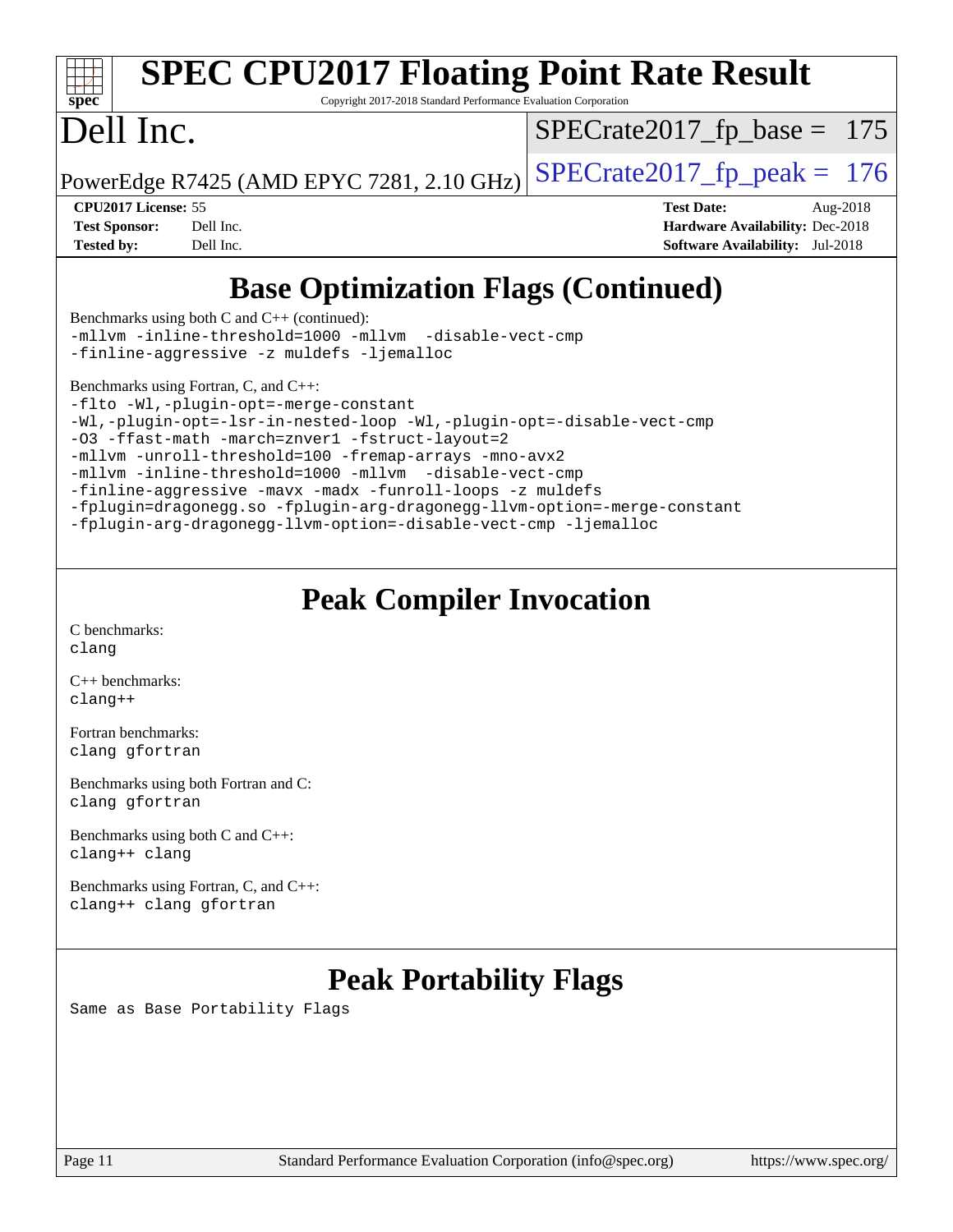| <b>SPEC CPU2017 Floating Point Rate Result</b><br>Copyright 2017-2018 Standard Performance Evaluation Corporation<br>$spec^*$                                                                                                                                                                                                                                                                                                                                                                                                                         |                                                                                                            |  |  |  |  |
|-------------------------------------------------------------------------------------------------------------------------------------------------------------------------------------------------------------------------------------------------------------------------------------------------------------------------------------------------------------------------------------------------------------------------------------------------------------------------------------------------------------------------------------------------------|------------------------------------------------------------------------------------------------------------|--|--|--|--|
| Dell Inc.                                                                                                                                                                                                                                                                                                                                                                                                                                                                                                                                             | $SPECrate2017_fp\_base = 175$                                                                              |  |  |  |  |
| PowerEdge R7425 (AMD EPYC 7281, 2.10 GHz)                                                                                                                                                                                                                                                                                                                                                                                                                                                                                                             | $SPECrate2017fp peak = 176$                                                                                |  |  |  |  |
| CPU2017 License: 55<br><b>Test Sponsor:</b><br>Dell Inc.<br>Dell Inc.<br><b>Tested by:</b>                                                                                                                                                                                                                                                                                                                                                                                                                                                            | <b>Test Date:</b><br>Aug-2018<br>Hardware Availability: Dec-2018<br><b>Software Availability:</b> Jul-2018 |  |  |  |  |
| <b>Peak Optimization Flags</b>                                                                                                                                                                                                                                                                                                                                                                                                                                                                                                                        |                                                                                                            |  |  |  |  |
| C benchmarks:<br>-flto -Wl,-plugin-opt=-merge-constant<br>-Wl,-plugin-opt=-lsr-in-nested-loop -Ofast -march=znver1<br>-fstruct-layout=3 -mllvm -vectorize-memory-aggressively -mno-avx2<br>-mllvm -unroll-threshold=100 -fremap-arrays<br>-mllvm -inline-threshold=1000 -ljemalloc<br>$C_{++}$ benchmarks:<br>-flto -Wl,-plugin-opt=-merge-constant<br>-Wl,-plugin-opt=-lsr-in-nested-loop -Ofast -march=znver1<br>-finline-aggressive -mllvm -unroll-threshold=100 -fremap-arrays<br>-mllvm -inline-threshold=1000 -ljemalloc<br>Fortran benchmarks: |                                                                                                            |  |  |  |  |
| -flto -Wl,-plugin-opt=-merge-constant<br>-Wl,-plugin-opt=-lsr-in-nested-loop -03 -mavx2 -madx -funroll-loops<br>-ffast-math -fplugin=dragonegg.so<br>-fplugin-arg-dragonegg-llvm-option=-merge-constant<br>-fplugin-arg-dragonegg-llvm-option=-inline-threshold:1000 -ljemalloc<br>-lgfortran -lamdlibm                                                                                                                                                                                                                                               |                                                                                                            |  |  |  |  |
| Benchmarks using both Fortran and C:                                                                                                                                                                                                                                                                                                                                                                                                                                                                                                                  |                                                                                                            |  |  |  |  |
| 521.wrf_r: -flto -Wl,-plugin-opt=-merge-constant<br>-Wl,-plugin-opt=-lsr-in-nested-loop -03 -mavx -ffast-math<br>-funroll-loops -fplugin=dragonegg.so<br>-fplugin-arg-dragonegg-llvm-option=-merge-constant<br>-fplugin-arg-dragonegg-llvm-option=-inline-threshold:1000<br>-ljemalloc -lgfortran -lamdlibm                                                                                                                                                                                                                                           |                                                                                                            |  |  |  |  |
| 527.cam4_r: -flto -Wl,-plugin-opt=-merge-constant<br>-Wl,-plugin-opt=-lsr-in-nested-loop -Ofast -march=znver1<br>-fstruct-layout=3 -mllvm -vectorize-memory-aggressively<br>-mno-avx2 -mllvm -unroll-threshold=100 -fremap-arrays<br>-mllvm -inline-threshold=1000 -03 -mavx2 -madx<br>-funroll-loops -ffast-math -fplugin=dragonegg.so<br>-fplugin-arg-dragonegg-llvm-option=-merge-constant<br>-fplugin-arg-dragonegg-llvm-option=-inline-threshold:1000<br>-ljemalloc -lgfortran -lamdlibm                                                         |                                                                                                            |  |  |  |  |
| Benchmarks using both $C$ and $C_{++}$ :<br>-flto -Wl,-plugin-opt=-merge-constant<br>-Wl,-plugin-opt=-lsr-in-nested-loop -Ofast -march=znver1<br>-fstruct-layout=3 -mllvm -vectorize-memory-aggressively -mno-avx2<br>-mllvm -unroll-threshold=100 -fremap-arrays<br>-mllvm -inline-threshold=1000 -finline-aggressive -ljemalloc                                                                                                                                                                                                                     |                                                                                                            |  |  |  |  |
| (Continued on next page)                                                                                                                                                                                                                                                                                                                                                                                                                                                                                                                              |                                                                                                            |  |  |  |  |